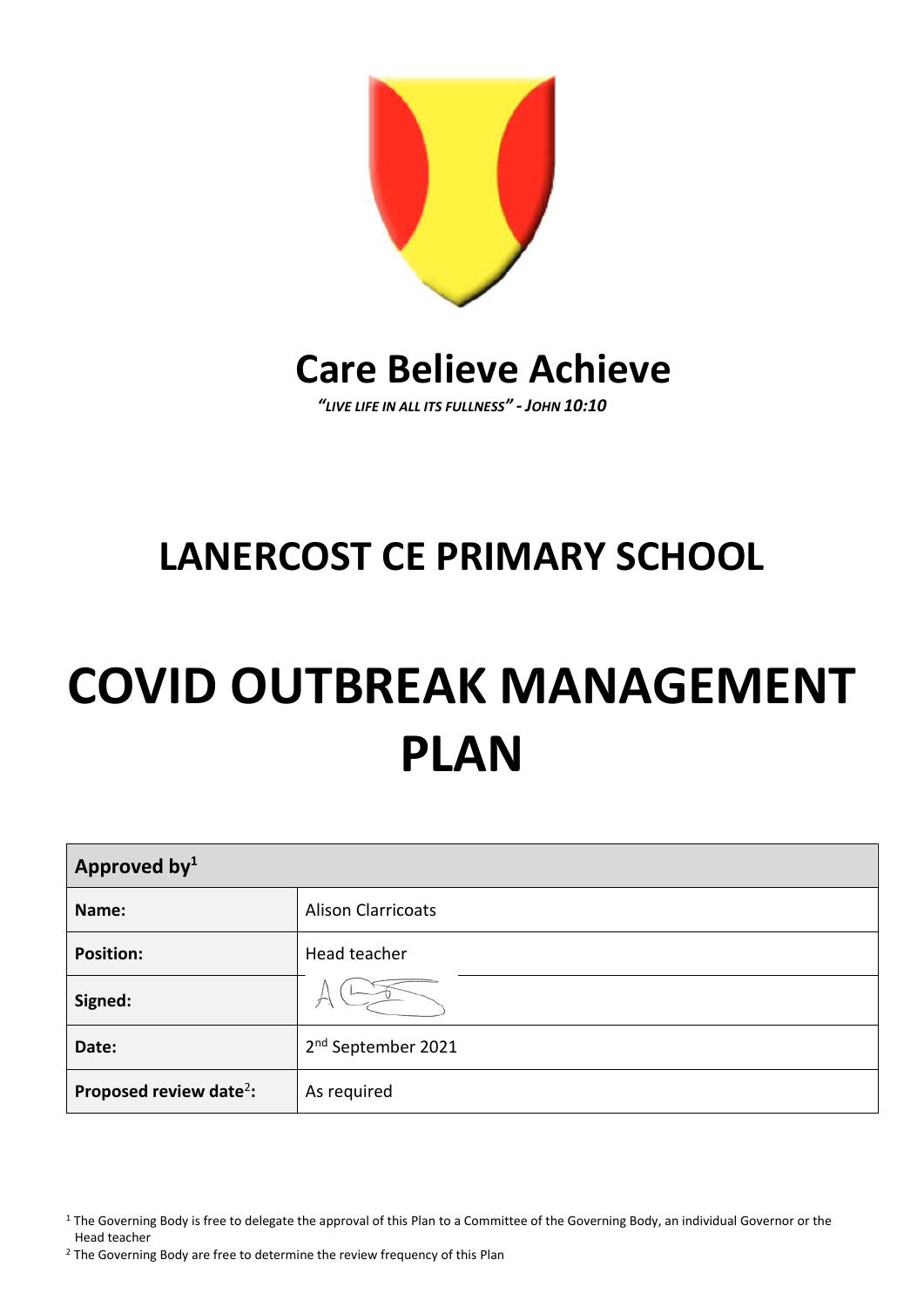# **Review Sheet**

**The information in the table below details earlier versions of this document with a brief description of each review and how to distinguish amendments made since the previous version date (if any).**

| <b>Version</b><br><b>Number</b> | <b>Version Description</b>                                                                                                                                                                                                                           | <b>Date of Revision</b> |
|---------------------------------|------------------------------------------------------------------------------------------------------------------------------------------------------------------------------------------------------------------------------------------------------|-------------------------|
| 1                               | Original                                                                                                                                                                                                                                             | September 2021          |
| $\overline{2}$                  | Removed references to particular year groups being prioritised in the<br>event of an Outbreak leading to partial or full closure of the<br>school/setting. Only those pupils who are vulnerable or children of critical<br>workers are now included. | September 2021          |
| 3                               | Updated in line with advice issued by Cumbria PH Dept effective from 23<br>September 2021.                                                                                                                                                           | September 2021          |
|                                 |                                                                                                                                                                                                                                                      |                         |
|                                 |                                                                                                                                                                                                                                                      |                         |
|                                 |                                                                                                                                                                                                                                                      |                         |
|                                 |                                                                                                                                                                                                                                                      |                         |
|                                 |                                                                                                                                                                                                                                                      |                         |
|                                 |                                                                                                                                                                                                                                                      |                         |
|                                 |                                                                                                                                                                                                                                                      |                         |
|                                 |                                                                                                                                                                                                                                                      |                         |
|                                 |                                                                                                                                                                                                                                                      |                         |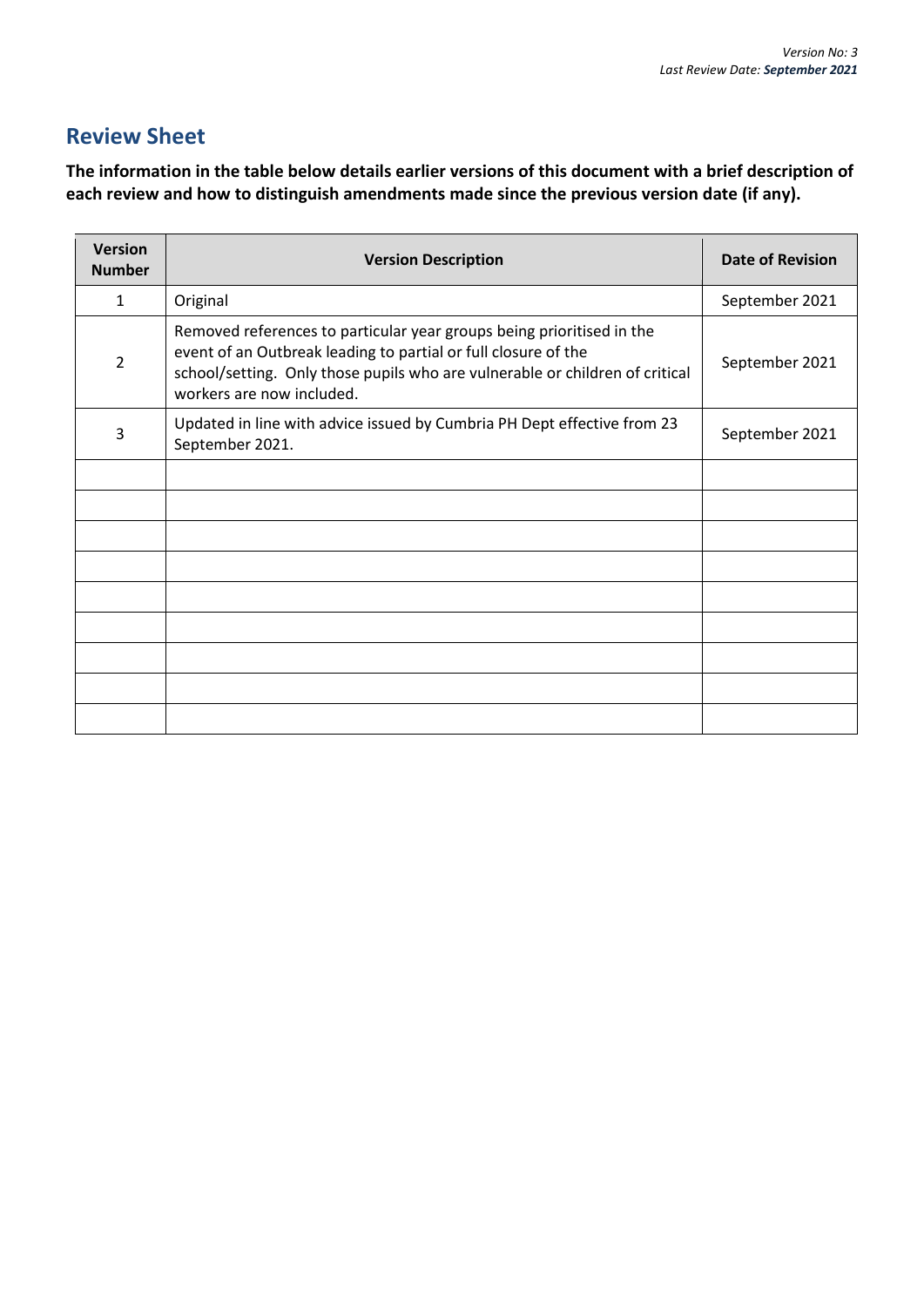# **Contents**

| 1                                                                                                                                    |                                                                                |  |
|--------------------------------------------------------------------------------------------------------------------------------------|--------------------------------------------------------------------------------|--|
| 2                                                                                                                                    |                                                                                |  |
| 3                                                                                                                                    |                                                                                |  |
| 4                                                                                                                                    |                                                                                |  |
| 4.1                                                                                                                                  |                                                                                |  |
| 4.2                                                                                                                                  |                                                                                |  |
| 4.3                                                                                                                                  |                                                                                |  |
| 4.4                                                                                                                                  |                                                                                |  |
| 4.5                                                                                                                                  |                                                                                |  |
| 4.6                                                                                                                                  |                                                                                |  |
| 4.7                                                                                                                                  |                                                                                |  |
| 4.8                                                                                                                                  |                                                                                |  |
| 4.9                                                                                                                                  |                                                                                |  |
| 5                                                                                                                                    | Additional Covid-19 control measures for schools and EYFS settings in Cumbria3 |  |
| 5.1                                                                                                                                  |                                                                                |  |
| 5.2                                                                                                                                  |                                                                                |  |
| 5.3                                                                                                                                  |                                                                                |  |
| 6                                                                                                                                    |                                                                                |  |
| 6.1                                                                                                                                  |                                                                                |  |
| 6.2                                                                                                                                  |                                                                                |  |
| 6.3                                                                                                                                  |                                                                                |  |
| 6.4                                                                                                                                  |                                                                                |  |
| 6.5                                                                                                                                  |                                                                                |  |
| 6.6                                                                                                                                  |                                                                                |  |
| 6.7                                                                                                                                  |                                                                                |  |
| 6.8                                                                                                                                  |                                                                                |  |
| 6.9                                                                                                                                  |                                                                                |  |
| 6.10                                                                                                                                 |                                                                                |  |
| 6.11                                                                                                                                 |                                                                                |  |
| 6.12                                                                                                                                 |                                                                                |  |
| 6.13                                                                                                                                 |                                                                                |  |
| 6.14                                                                                                                                 |                                                                                |  |
| Cumbria County Council: Public Health Advice – actions to be considered<br>Appendix A -<br>when in-setting transmission is suspected |                                                                                |  |

Appendix B - Outbreak Management Plan - Additional CLEAPSS advice for Schools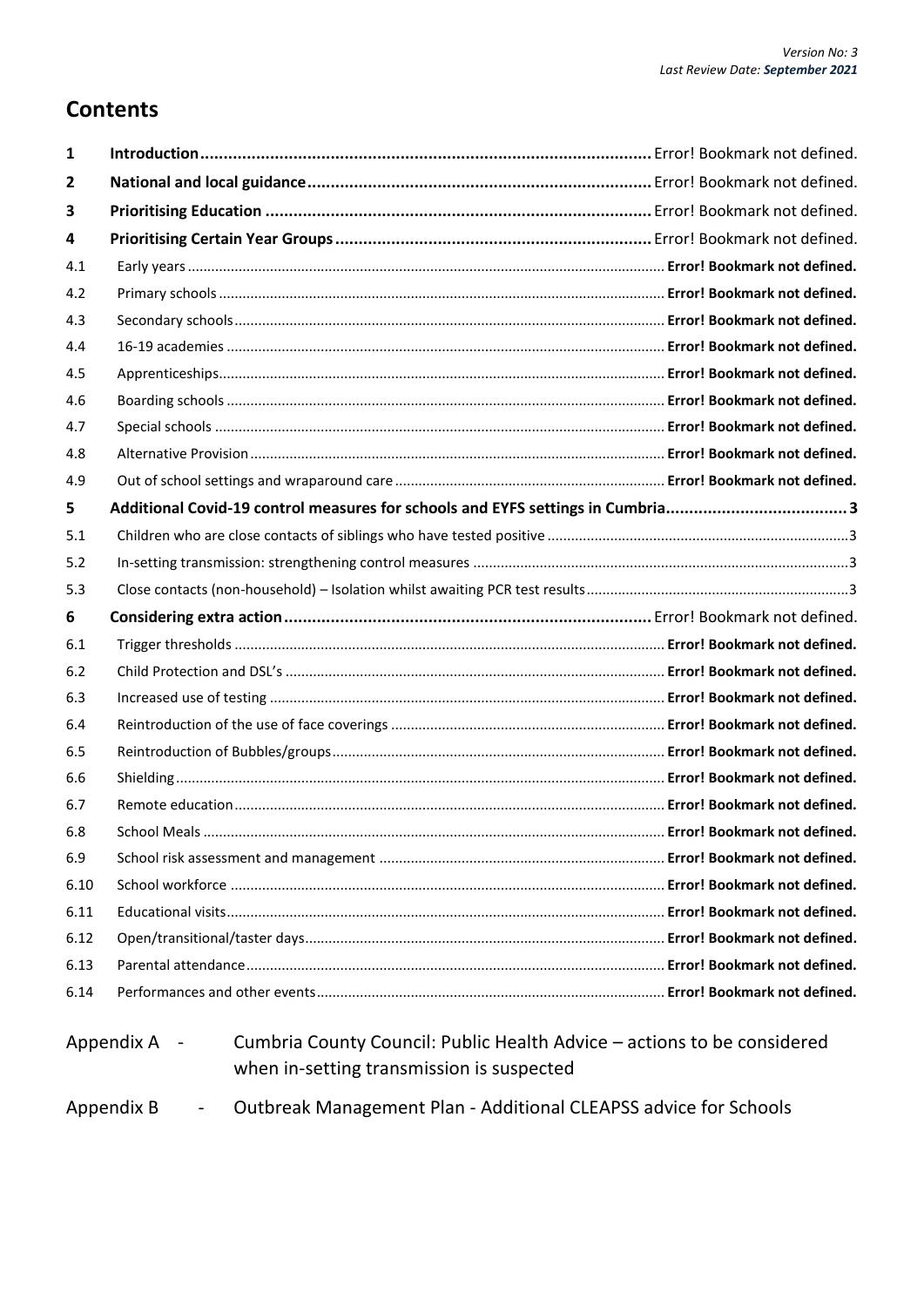*This page is intentionally blank for printing purposes*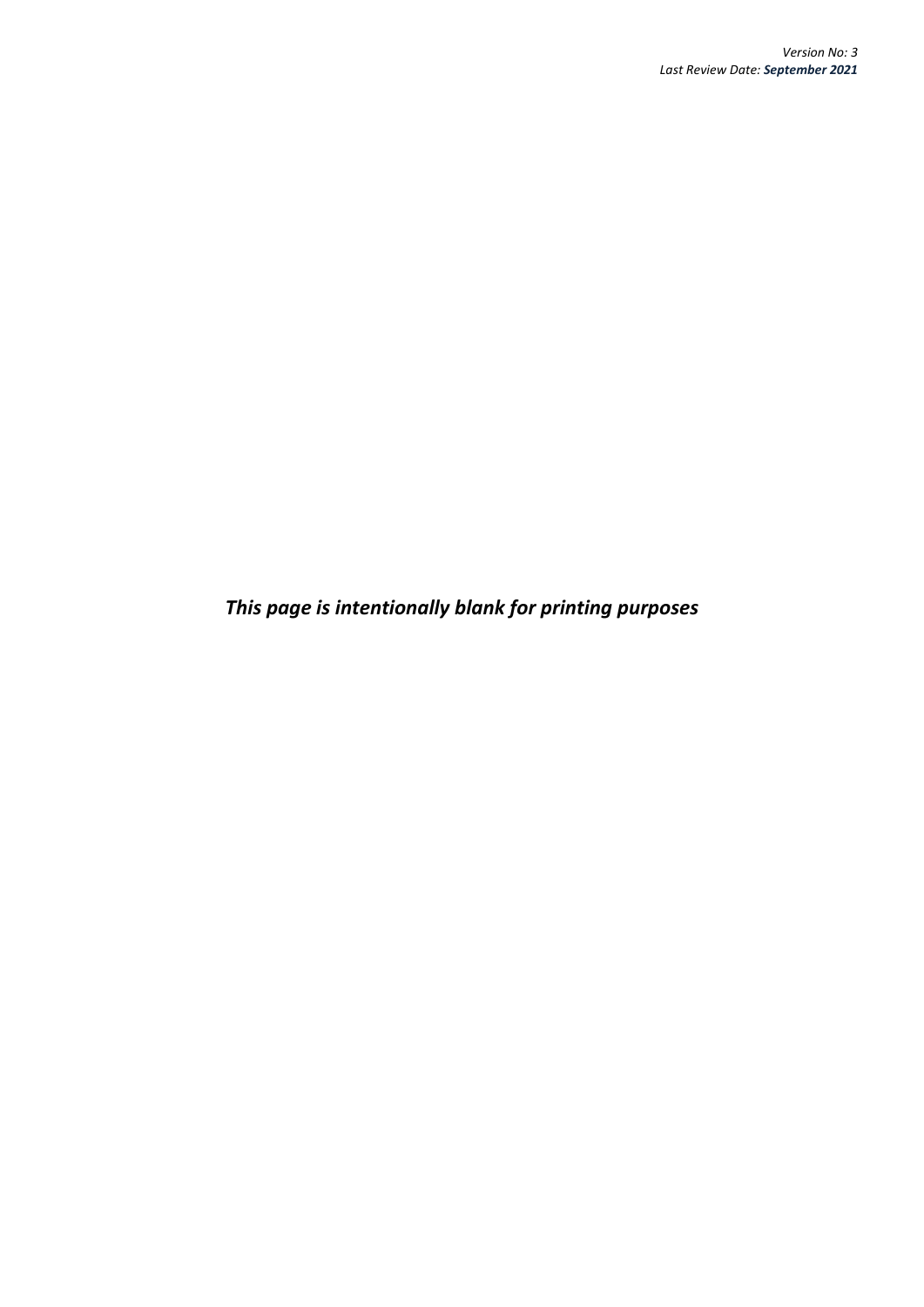### **1 Introduction**

The Government has made it a national priority that education and childcare settings should continue to operate as normally as possible during the Covid-19 pandemic.

We already have plans, procedures and control measures in place to manage individual positive cases of Covid-19 and for dealing with an individual (staff, pupil or visitor) who displays symptoms of Covid-19 whilst attending the school. The actions we would put in place are outlined in the school's Covid-19 Operational Risk Assessment and all staff are aware of the procedures which would be taken in the event of an isolated case.

We will continue to implement our current robust control measures which include regular testing of those required to do so; ensuring good hygiene for everyone; maintaining appropriate cleaning regimes; keeping occupied spaces well ventilated and following local public health advice on testing and managing confirmed cases.

Additional measures affecting education and childcare may be necessary in some circumstances e.g.

- to help manage a Covid-19 outbreak within the school;
- if there is extremely high prevalence of Covid-19 in the community and other measures have failed to reduce transmission;
- as part of a package of measures responding to a Variant of Concern (VoC).

This Outbreak Management Plan outlines how Lanercost CE School (hereinafter referred to as the School) would operate if any of the additional measures due to a Variant of Concern were recommended for our school or area. This plan includes how we will ensure, as far as possible, that every child on the school roll receives the quantity and quality of education and care to which they are normally entitled.

Local authorities, Directors of Public Health (DsPH) and Public Health England health protection teams (HPTs) are responsible for managing localised outbreaks to help break chains of transmission. They play an important role in providing support and advice to education and childcare settings.

# **2 National and local guidance**

We will continue to seek and refer to guidance from:

- The Government:
	- [Schools coronavirus \(COVID-19\) operational guidance;](https://www.gov.uk/government/publications/actions-for-schools-during-the-coronavirus-outbreak/schools-covid-19-operational-guidance)
	- [Actions for early years and childcare providers during the COVID-19 pandemic;](https://www.gov.uk/government/publications/coronavirus-covid-19-early-years-and-childcare-closures/actions-for-early-years-and-childcare-providers-during-the-covid-19-pandemic)
	- [SEND and specialist settings: additional COVID-19 operational guidance;](https://www.gov.uk/government/publications/guidance-for-full-opening-special-schools-and-other-specialist-settings/send-and-specialist-settings-additional-covid-19-operational-guidance-applies-after-step-4)
	- [Covid-19: Actions for Out of School settings;](https://www.gov.uk/government/publications/protective-measures-for-holiday-or-after-school-clubs-and-other-out-of-school-settings-for-children-during-the-coronavirus-covid-19-outbreak/covid-19-actions-for-out-of-school-settings) and
	- [Providing apprenticeships during the Covid-19 outbreak](https://www.gov.uk/government/publications/coronavirus-covid-19-apprenticeship-programme-response)
- [COVID-19 Contingency framework: education and childcare settings](https://assets.publishing.service.gov.uk/government/uploads/system/uploads/attachment_data/file/1011704/20210817_Contingency_Framework_FINAL.pdf)
- Public Health England (PHE)
- local Public Health Department

#### **3 Prioritising Education**

The overarching objective is to maximise the number of children and young people in face-to-face education or childcare and minimise any disruption in a way that best manages the Covid-19 risk. The impacts of having missed face-to-face education during the pandemic are severe for children, young people and adults. In all cases, any benefits in managing transmission should be weighed against any educational drawbacks.

In line with th[e Contingency framework,](https://assets.publishing.service.gov.uk/government/uploads/system/uploads/attachment_data/file/1011704/20210817_Contingency_Framework_FINAL.pdf) decision-makers should endeavour to keep any measures in education and childcare to the minimum number of settings or groups possible, and for the shortest amount of time possible.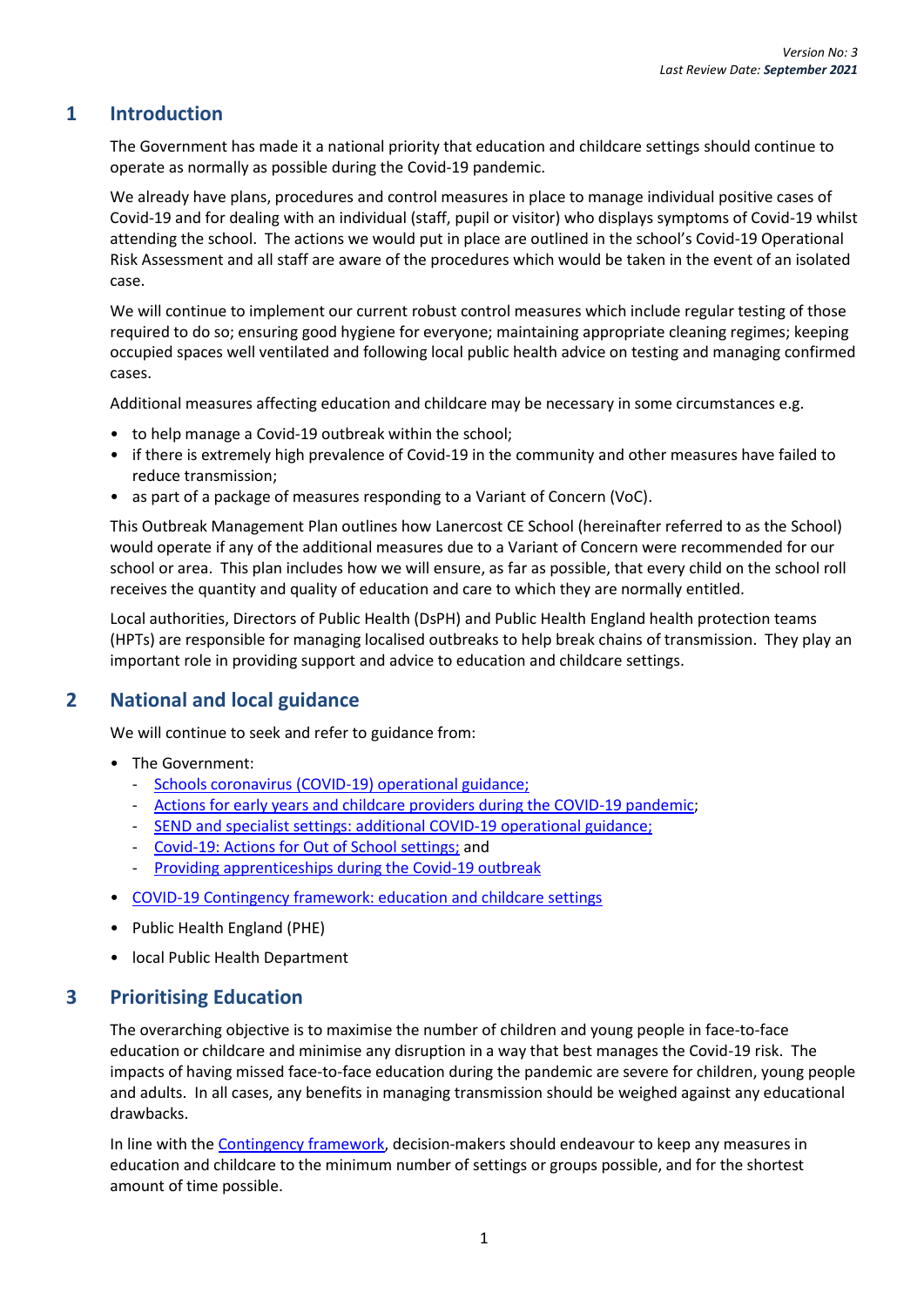Decision-makers should keep all measures under regular review and lift them as soon as the evidence supports doing so. Measures affecting education and childcare settings across an area should not be considered in isolation, but as part of a broader package of measures.

Attendance restrictions should only ever be considered as a last resort.

Where measures include attendance restrictions, the Department for Education (DfE) may advise on any groups that should be prioritised.

The government will try to give as much notice as possible of any changes to the way settings should operate.

#### **4 Prioritising Certain Year Groups**

The DfE has stated that in all circumstances, priority should continue to be given to vulnerable children and young people and children of critical workers to attend to their normal timetables.

As part of their outbreak management responsibilities, local authorities, DsPH and HPT's may advise individual settings or a cluster of closely linked settings to limit attendance in one of the ways described below. In most cases, a 'cluster' will be no more than 3 or 4 settings linked in the same outbreak.

The cohorts below will be used to guide decisions about restricting attendance, as well as prioritising groups to return to face-to-face education and childcare.

As with other periods of restricted attendance, our school will provide high quality remote education for all pupils learning at home. We will also consider:

#### **4.1 Early years**

If attendance restrictions are needed, vulnerable children and children of critical workers will be allowed to attend. We will determine the workforce required on site and if it is appropriate for some staff to work remotely. In making decisions about the workforce we will have regard to the guidance on clinically [extremely vulnerable people.](https://www.gov.uk/government/publications/guidance-on-shielding-and-protecting-extremely-vulnerable-persons-from-covid-19/guidance-on-shielding-and-protecting-extremely-vulnerable-persons-from-covid-19)

#### **4.2 Primary schools**

If some attendance restrictions are needed, all vulnerable children and children of critical workers will still be allowed to attend. We will determine the workforce required on site and if it is appropriate for some staff to work remotely. In making decisions about the workforce we will have regard to the guidance on [clinically extremely vulnerable people.](https://www.gov.uk/government/publications/guidance-on-shielding-and-protecting-extremely-vulnerable-persons-from-covid-19/guidance-on-shielding-and-protecting-extremely-vulnerable-persons-from-covid-19)

We will determine the workforce required on site and if it is appropriate for some staff to work remotely. In making decisions about the workforce we will have regard to the guidance on [clinically extremely](https://www.gov.uk/government/publications/guidance-on-shielding-and-protecting-extremely-vulnerable-persons-from-covid-19/guidance-on-shielding-and-protecting-extremely-vulnerable-persons-from-covid-19)  [vulnerable people.](https://www.gov.uk/government/publications/guidance-on-shielding-and-protecting-extremely-vulnerable-persons-from-covid-19/guidance-on-shielding-and-protecting-extremely-vulnerable-persons-from-covid-19)

If, in exceptional circumstances, where we cannot provide the usual interventions and provision at adequate staffing ratios, or with staff with appropriate specialist training, we will seek to resume as close as possible to full-time provision as soon as possible.

#### **4.3 Out of school settings and wraparound care**

If attendance restrictions are needed, vulnerable children and young people will be allowed to attend. For all other children, parents/carers will only be allowed to access these providers for face-to-face provision for their children for a limited set of essential purposes, such as to:

- allow them to go to or seek work;
- attend a medical appointment; or
- undertake education and training.

Restrictions on attendance may need to vary depending on whether provision will be operating during school term-time and/or school holidays, when schools are otherwise closed to ensure sufficient childcare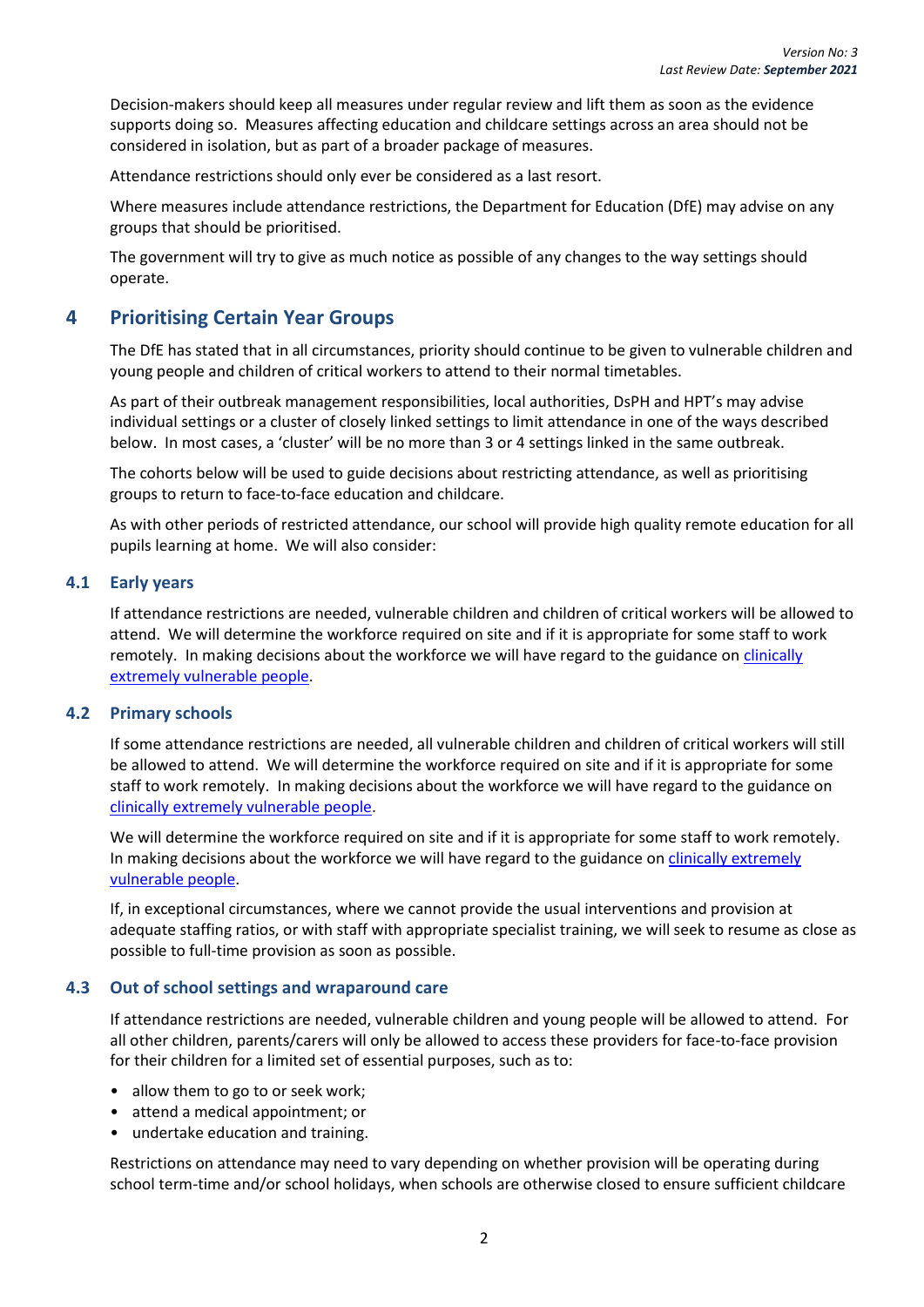provision remains available to those that need it most. Therefore, the advice outlined above could be subject to change. Further advice will be provided should this be the case.

In the meantime, we will continue to refer to guidance on protective measures for holiday, after school [clubs and other out-of-school settings](https://www.gov.uk/government/publications/protective-measures-for-holiday-or-after-school-clubs-and-other-out-of-school-settings-for-children-during-the-coronavirus-covid-19-outbreak/covid-19-actions-for-out-of-school-settings) for children during the COVID-19 outbreak.

## <span id="page-6-0"></span>**5 Additional Covid-19 control measures for schools and EYFS settings in Cumbria**

From Thursday, 23 September, the following local additional advice measures are to be implemented by schools regardless of whether the outbreak threshold limits have been reached.

In addition, where thresholds are reached which are above the levels outlined in 6.1 below, we will follow the supplementary guidance issued by Cumbria PH Department and outlined in Appendix A, Annex 1 and Annex 2.

#### <span id="page-6-1"></span>**5.1 Children who are close contacts of siblings who have tested positive**

Children and young people aged between 5 and 16 years, (unless exempt – see below) will be advised to stay at home when a sibling tests positive for Covid-19 (via either a PCR or Lateral Flow (LFD) test).

3-5 days following the onset of symptoms in the sibling who has tested positive (or test date if the positive case had no symptoms), the close contact child will be advised to get a PCR test. If this is negative, they can return to the school, but will be advised to isolate again immediately and get another test if they develop symptoms of Covid-19 at a later date.

The groups exempt from this advice and able to continue to attend the school when identified as a close contact of a sibling positive case are:

- 12-16 year-olds who have had at least one dose of the vaccine more than 14 days ago [delete if not applicable]
- Any child aged between 5-16 who has tested positive for Covid-19 themselves via a PCR test within the past 90 days.

Any parents or carers who still want their child to continue to attend school have the right to send their child into the setting. In these situations, Cumbria Public Health strongly advise the child or young person identified as a sibling close contact to get a PCR test before attending the school.

Anyone who develops symptoms of Covid-19 will be advised to get a PCR test in line with previous advice and stay at home. Individuals informed by Test & Trace to isolate should stay at home for the time advised.

#### <span id="page-6-2"></span>**5.2 In-setting transmission: strengthening control measures**

Currently, early years settings, schools and colleges are advised to contact their Local Authority for advice when they reach specific thresholds described in the Contingency Framework. Local Authorities can then advise further measures that settings can take to reduce in-setting transmission of Covid-19.

To support settings in managing outbreaks and in-setting transmission, an enhanced version of the framework has been produced for Cumbria. This framework aims to provide a clear range of step-up, step down measures that settings can consider depending on the assessed severity of the Covid-19 situation being experienced.

The framework is being circulated to schools for information and is replicated at Appendix A to this Outbreak Management Plan.

#### <span id="page-6-3"></span>**5.3 Close contacts (non-household) – Isolation whilst awaiting PCR test results**

Where we have pupils or staff from the school/setting getting a PCR test because they have been identified as a close contact of a positive case (who they DO NOT live with) they do not need to isolate whilst waiting for the test result (unless they have symptoms of Covid-19) and as long as they are exempt for one of the following reasons: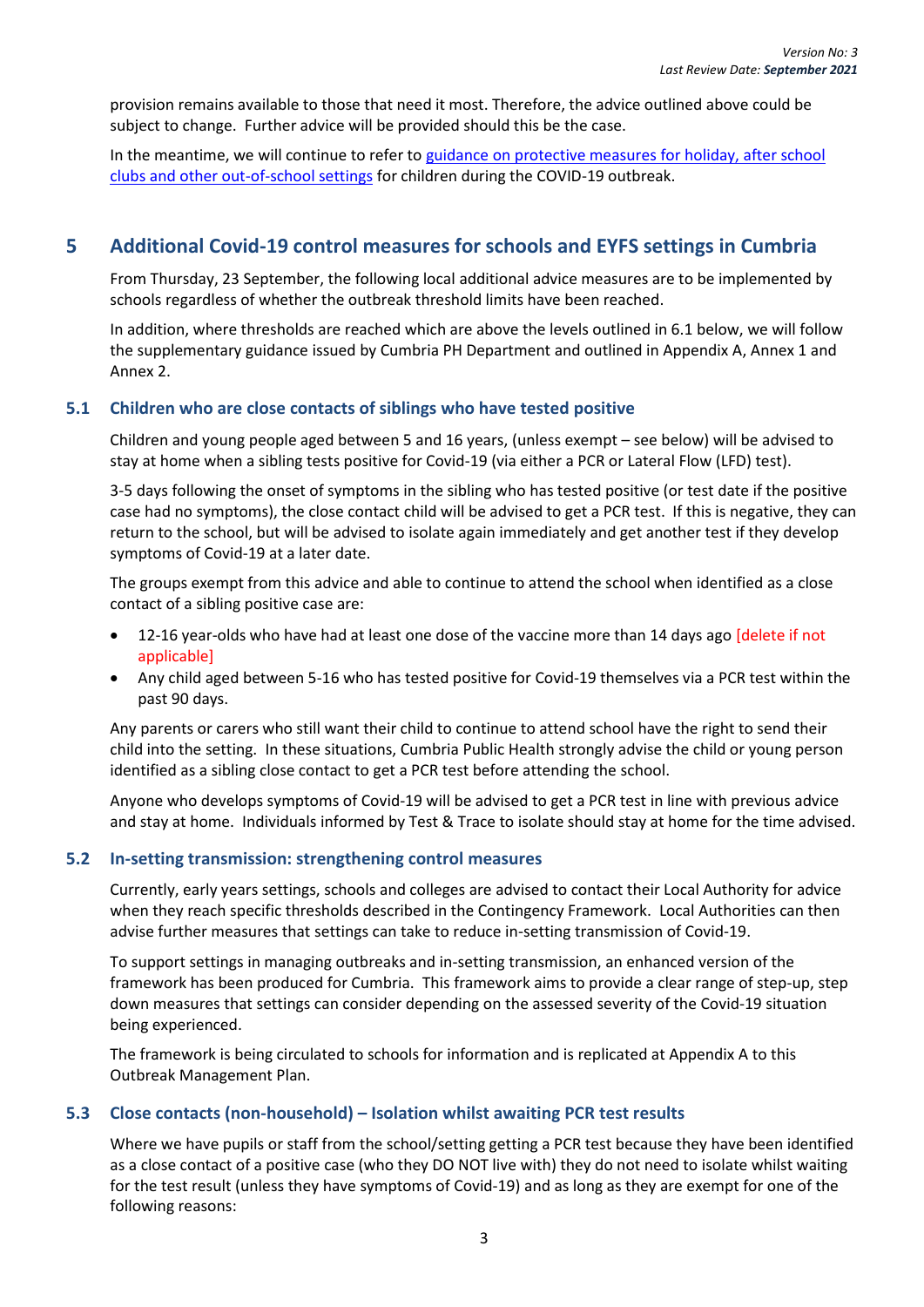- they are fully vaccinated
- they are below the age of 18 years 6 months
- they are taking part in or are currently part of an approved Covid-19 vaccine trial
- they are not able to get vaccinated for medical reasons

The Cumbria Public Health Team are aware that asymptomatic children and fully vaccinated school staff (and their household) have been advised to isolate pending a PCR test result by local Test Centre staff. This advice has been checked by Cumbria PH Team with testing colleagues in the Department of Health and Social Care who have confirmed that such individuals are **not** required to isolate whilst awaiting their PCR test results.

#### **6 Considering extra action**

Our risk assessment and the DfE [Schools coronavirus \(COVID-19\) operational guidance](https://www.gov.uk/government/publications/actions-for-schools-during-the-coronavirus-outbreak/schools-covid-19-operational-guidance) sets out measures that we have in place to manage the transmission of Covid-19 on a day to day basis.

However, should the number of positive cases substantially increase and:

- we are advised to do so by DsPH as part of their responsibilities in outbreak management;
- we are in an area which has been offered an enhanced response package; or
- we are in an enduring transmission area where the school and DsPH decide it is appropriate;

we will consider taking extra action to manage the transmission of Covid-19, be it in the school itself or in the wider community. Details of the possible extra action we may take is outlined in Appendix A.

#### **6.1 Trigger thresholds**

We will consider taking extra action should either of the following thresholds be reached and where we have sought public health advice:

- 5 children, pupils or staff, who are likely to have mixed closely, test positive for Covid-19 within a 10 day period; or
- 10% of children, pupils or staff who are likely to have mixed closely test positive for Covid-19 within a 10-day period.

Identifying a group that is likely to have mixed closely will be different for each setting. For example:

#### In an **early years' setting** this could include:

- a nursery class;
- a friendship group who often play together;
- staff and children taking part in the same activity session together.

#### In **schools**, this could include:

- a form group or subject class;
- a friendship group mixing at breaktimes;
- a sports team:
- a group in an after-school activity.

#### In **wraparound childcare or out-of-school settings**, this could include

- a private tutor or coach offering one-to-one tuition to a child, or to multiple children at the same time;
- staff and children taking part in the same class or activity session together;
- children who have slept in the same room or dormitory together.

#### **NOTE: A group will rarely mean a whole school or year group.**

At the point of reaching a threshold, we will review and reinforce the testing, hygiene and ventilation measures we already have in place. We will also consider:

whether any activities could take place outdoors, including exercise, assemblies, or classes;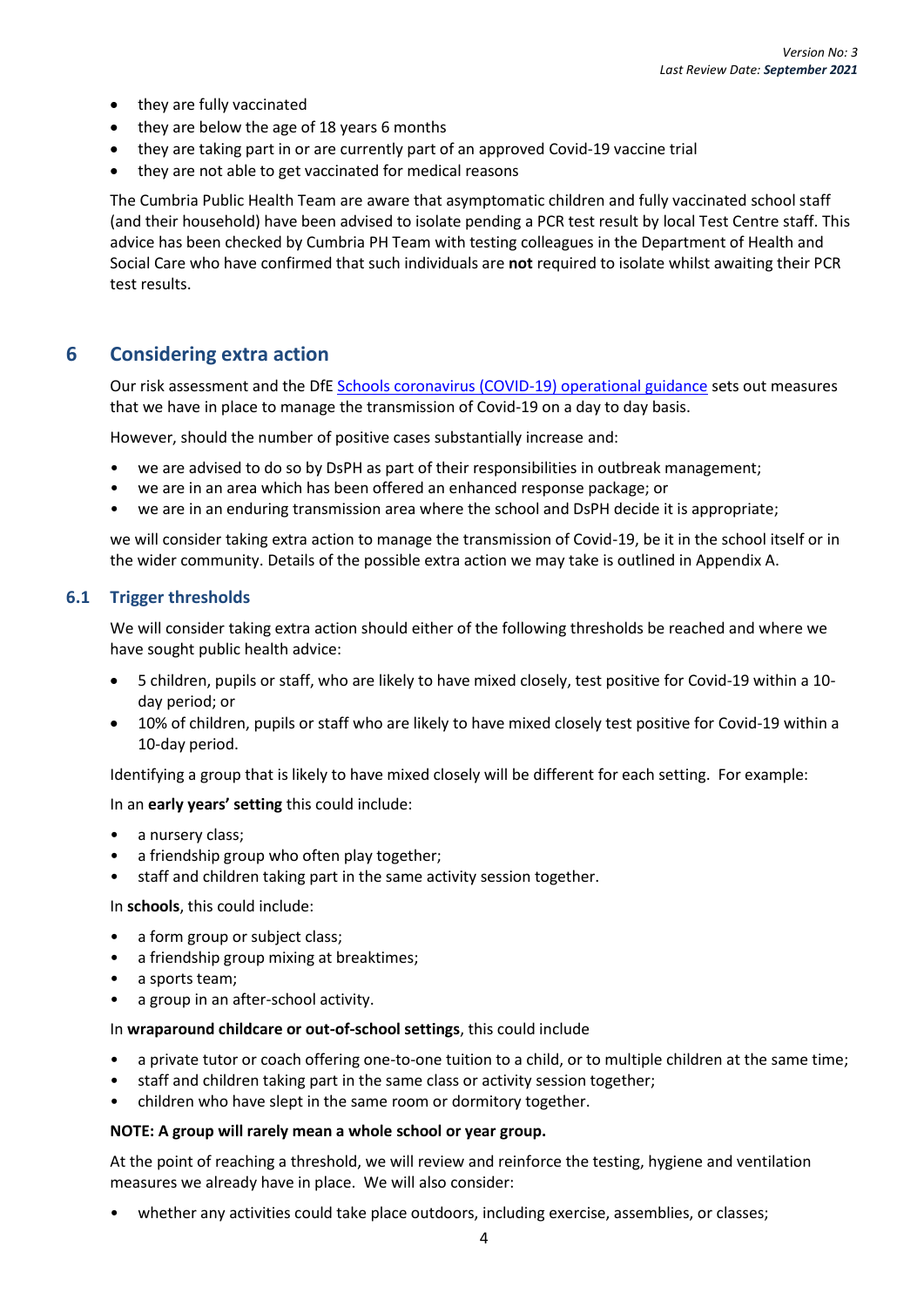- ways to improve ventilation indoors, where this would not significantly impact thermal comfort;
- one-off enhanced cleaning focussing on touch points and any shared equipment.

Where required, we will also seek additional public health advice if we are concerned about transmission in our school, either by phoning the DfE helpline (0800 046 8687, option 1) or by contacting Cumbria Public Health teams (0800 783 1968 [Mon-Fri, 0900-1700]) or Public health team enquiries: [educationIPC@cumbria.gov.uk](mailto:educationIPC@cumbria.gov.uk) (Mon-Fri, 0900-1700).

#### **6.2 Child Protection and DSL's**

Should attendance restrictions be required or advised we will:

- continue to follow local multi-agency safeguarding arrangements which remain the responsibility of the 3 safeguarding partners (local authority, clinical commissioning group; police);
- continue to have regard to the statutory safeguarding guidance that applies to our school:
	- [Keeping Children Safe in Education](https://www.gov.uk/government/publications/keeping-children-safe-in-education--2)
	- [Working together to safeguard children](https://www.gov.uk/government/publications/working-together-to-safeguard-children--2)
	- EYFS [statutory framework](https://assets.publishing.service.gov.uk/government/uploads/system/uploads/attachment_data/file/974907/EYFS_framework_-_March_2021.pdf)
	- [Keeping children safe in out-of-school settings: code of practice](https://assets.publishing.service.gov.uk/government/uploads/system/uploads/attachment_data/file/940872/Keeping_children_safe_code_of_practice.pdf)
- review our Child Protection Policy and procedures and staff Code of Conduct to make sure they reflect the local restrictions and remain effective;
- aim to have a trained DSL or deputy DSL on site wherever possible. If our DSL (or deputy) can't be on site, they can be contacted via phone or online video (where they are working from home):

DSL – Alison Clarricoats – [head@lanercost.cumbria.sch.uk](mailto:head@lanercost.cumbria.sch.uk) 016977 2702 Deputy DSL – [head@shankhill.cumbria.sch.uk](mailto:head@shankhill.cumbria.sch.uk) 01228 577264

In the exceptional circumstance where there is no DSL or deputy on site or available remotely, we will make arrangements to share a DSL (who will be available to be contacted via phone or online video) with a neighbouring school or setting. In such an event, a named senior leader will take responsibility for co-ordinating safeguarding on site and all school staff and other appropriate adults will be notified of this temporary exceptional arrangement.

Where vulnerable children are absent, we will:

- follow up with the parent or carer, working with the local authority and social worker (where applicable), to explore the reason for absence and discuss their concerns;
- encourage the child or young person to attend educational provision, working with the local authority and social worker (where applicable), particularly where the social worker and the Virtual School Head (where applicable) agrees that the child's attendance would be appropriate;
- focus the discussions on the welfare of the child ensuring that the child or young person can access appropriate education and support while they are at home;
- have in place procedures to maintain contact, ensure they can access remote education support, as required, and regularly check if they are doing so.

If we have to temporarily stop onsite provision on public health advice, we will discuss alternative arrangements for vulnerable children and young people with the local authority.

#### **6.3 Increased use of testing**

If advised to do so by the DsPH, we will increase and encourage the use of home testing by staff in the school including early years and wraparound care. Sufficient supplies of test kits will be held in school should the need for additional testing be advised.

Evidence of negative test results may be requested for access to events such as taster days, school proms and other educational events.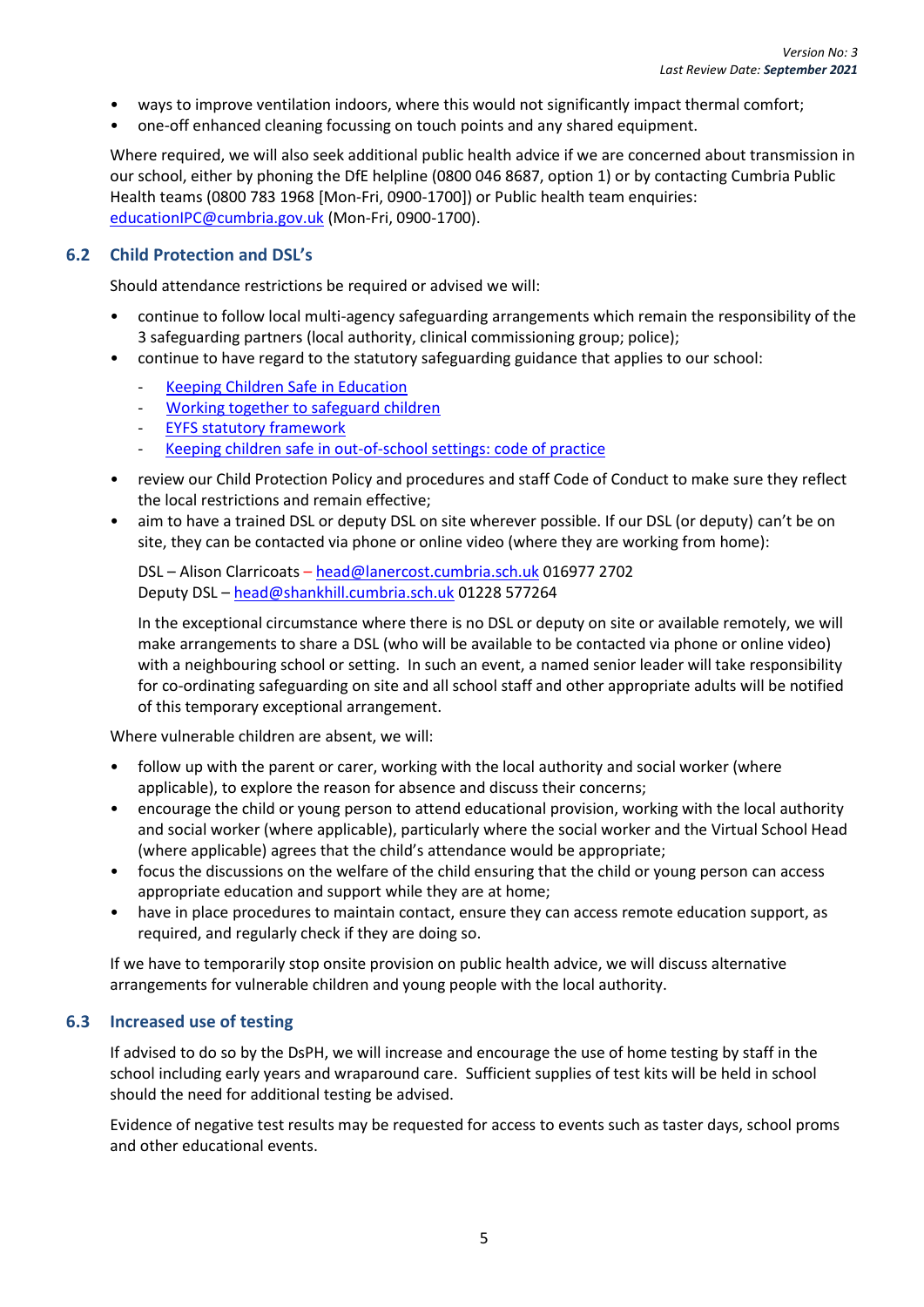#### **6.4 Reintroduction of the use of face coverings**

If advised to do so by the DsPH, and level 1 threshold limits are reached, staff and visitors who are not exempt from wearing a face covering:

• will be asked to temporarily wear a face covering when moving around indoors in places where social distancing is difficult to maintain, such as in communal areas. Initially this temporary measure will be for a minimum of two weeks and will be regularly reviewed thereafter.

Children of primary school age **will not** be advised to wear face coverings.

Initially, this will be for a minimum of two weeks and will be regularly reviewed thereafter. If advised by DsPH to reintroduce temporarily the wearing of face coverings, we will update our risk assessment accordingly and ensure that we have sufficient supplies of the appropriate PPE and disposal facilities for use by those who are asked to wear a face covering. Parents and where appropriate, pupils will be informed of the reintroduction of face coverings.

Currently, pupils aged 11 and over are advised and encouraged to wear face coverings on dedicated home to school and everyone is recommended and encouraged to wear face coverings on public transport.

In all cases any educational and wellbeing drawbacks in the recommended use of face coverings will be balanced with the benefits in managing transmission.

#### **6.5 Reintroduction of Bubbles/groups**

In the event of a local outbreak or a VoC that poses an increased risk of the transmission of Covid-19, we may have to reintroduce 'bubbles' in school for a temporary period to reduce or avoid mixing between groups. Any decision to reintroduce 'bubbles' would not be taken lightly and would take account of the detrimental impact they can have on the delivery of education. We will consult with the DsPH in making any decision on reintroducing 'bubbles' and inform parents as quickly as possible should this step be necessary.

#### **6.6 Shielding**

Shielding can only be reintroduced by national government and is currently paused.

In the event of a major outbreak or VoC that poses a significant risk to individuals on the shielded patient list (SPL), and where ministers have agreed to reintroduce shielding, in addition to the reintroduction of other measures to address the residual risk to people on the SPL, we will ensure that we have identified those staff and pupils who may be at increased risk and/or who were previously identified as being in the 'clinically extremely vulnerable' category.

Risk assessments will be updated to include shielding and those deemed to be at increased risk will be consulted about additional protective measures in school or advised and supported to work/study from home if required. Further information and advice for people at higher risk from Covid-19 including older people, people with health conditions and pregnant women can be found in the NHS advice [People at](https://www.nhs.uk/conditions/coronavirus-covid-19/people-at-higher-risk/)  [higher risk from coronavirus \(Covid-19\).](https://www.nhs.uk/conditions/coronavirus-covid-19/people-at-higher-risk/)

#### **6.7 Remote education**

High quality remote learning in our school will be provided for all pupils if:

- they have tested positive for Covid-19 but are well enough to learn from home; or
- attendance at the school has been temporarily restricted.

On-site provision will in all cases be retained for vulnerable children and the children of critical workers. Where we have to temporarily stop onsite provision on public health advice, we will discuss alternative arrangements for vulnerable children with the local authority.

Where needed, the remote education provided will be equivalent in length to the core teaching pupils would receive in school and will include recorded or live direct teaching time, as well as time for pupils to complete tasks and assignments independently. As a minimum we will provide: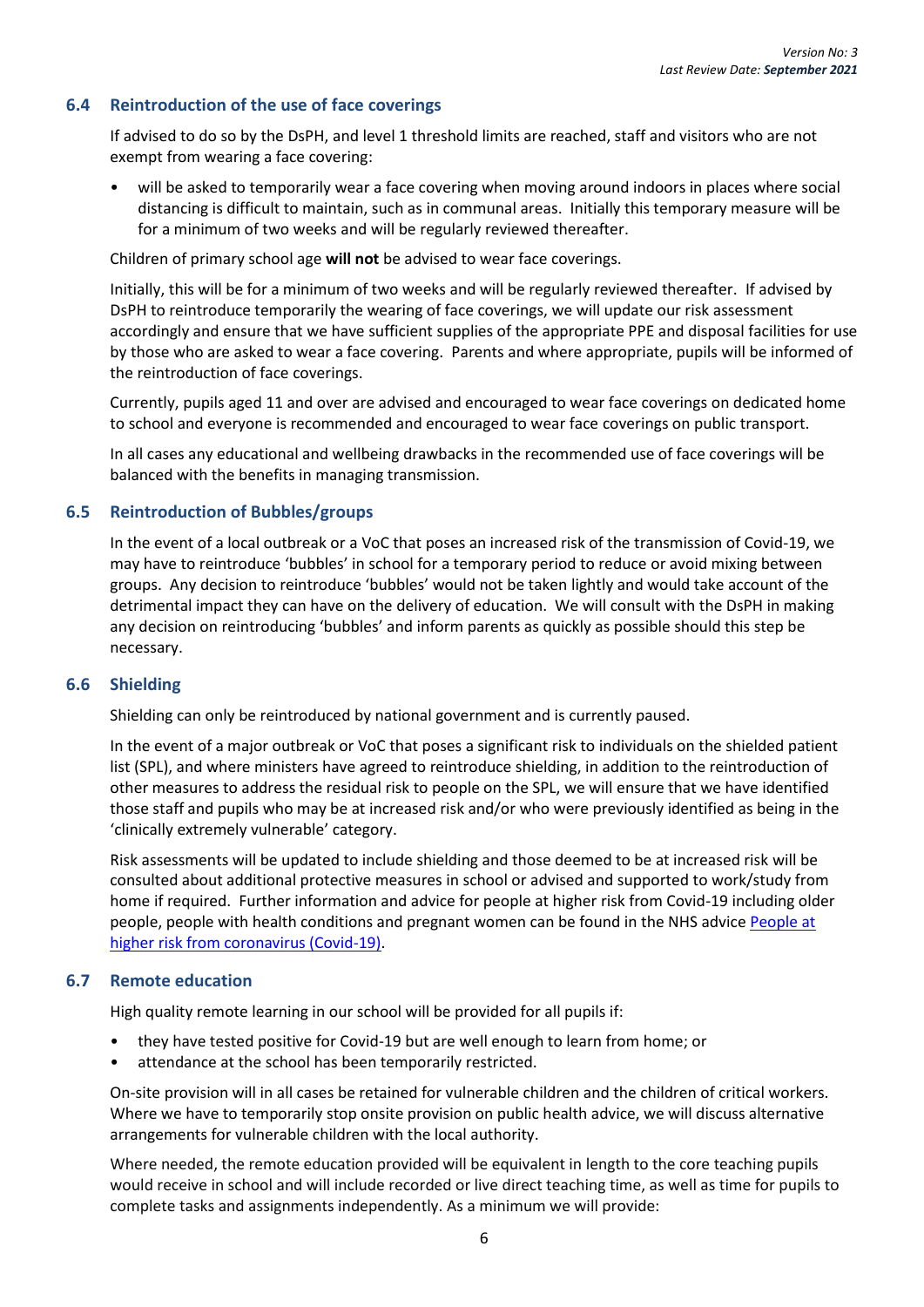- Key Stage 1: 3 hours a day on average across the cohort, with less for younger children
- Key Stage 2: 4 hours a day

Further information on the provision of remote education can be found in [get help with remote education.](https://get-help-with-remote-education.education.gov.uk/statutory-obligations.html)

#### **6.8 School Meals**

We will continue to provide meal options for all pupils who are in school. Meals will be available free of charge to all infant pupils and pupils who meet the benefits-related free school meals eligibility criteria.

We will continue to provide free school meals support in the form of meals or lunch parcels for pupils who are eligible for benefits related free school meals and who are not attending school because they have had symptoms, or a positive test result themselves.

We will continue to support pupils who are eligible for, and usually receive, free meals even if pupils are studying remotely due to Covid-19 restrictions. Further information is available in the guidance on [providing school meals during the COVID-19 pandemic.](https://www.gov.uk/government/publications/covid-19-free-school-meals-guidance/covid-19-free-school-meals-guidance-for-schools)

#### **6.9 School risk assessment and management**

In addition to continuing with our broad control measures of ensuring good hygiene for everyone, maintaining appropriate cleaning regimes, keeping occupied spaces well ventilated and following local public health advice on testing and managing confirmed cases, all of which are currently included in our site-specific Covid-19 school operational risk assessment we will ensure that the risk assessment is continually reviewed in line with national and local guidance. Our risk assessment is updated in consultation with governors, staff, and trades unions.

Our Covid-19 school operational risk assessment will be updated in the event of:

- changes to national guidance;
- updates on the Covid-19 roadmap;
- public health advice following local outbreaks;
- school or community specific related outbreaks;
- new variants of concern being identified.

#### **6.10 School workforce**

We will continue to support staff, where required, through individual risk assessments and support who are:

- clinically vulnerable (CV);
- clinically extremely vulnerable (CEV);
- pregnant/expectant mothers;
- BAME.

#### **6.11 Educational visits**

Risk assessments for trips and visits currently include procedures for dealing with Covid-19 and any future pandemic.

All visits will be reviewed and potentially postponed in the event of local DsPH advice, a new or increased risk of a VoC or where an area being visited is restricted because it has been offered an enhanced response package or is an enduring transmission area.

#### **6.12 Open/transitional/taster days**

In the event of a VoC or a local DsPH decision to restrict access to our school or cluster of schools, open/transitional or taster days will be managed through review and revision of our risk assessment in line with any agreed system of controls current at the time.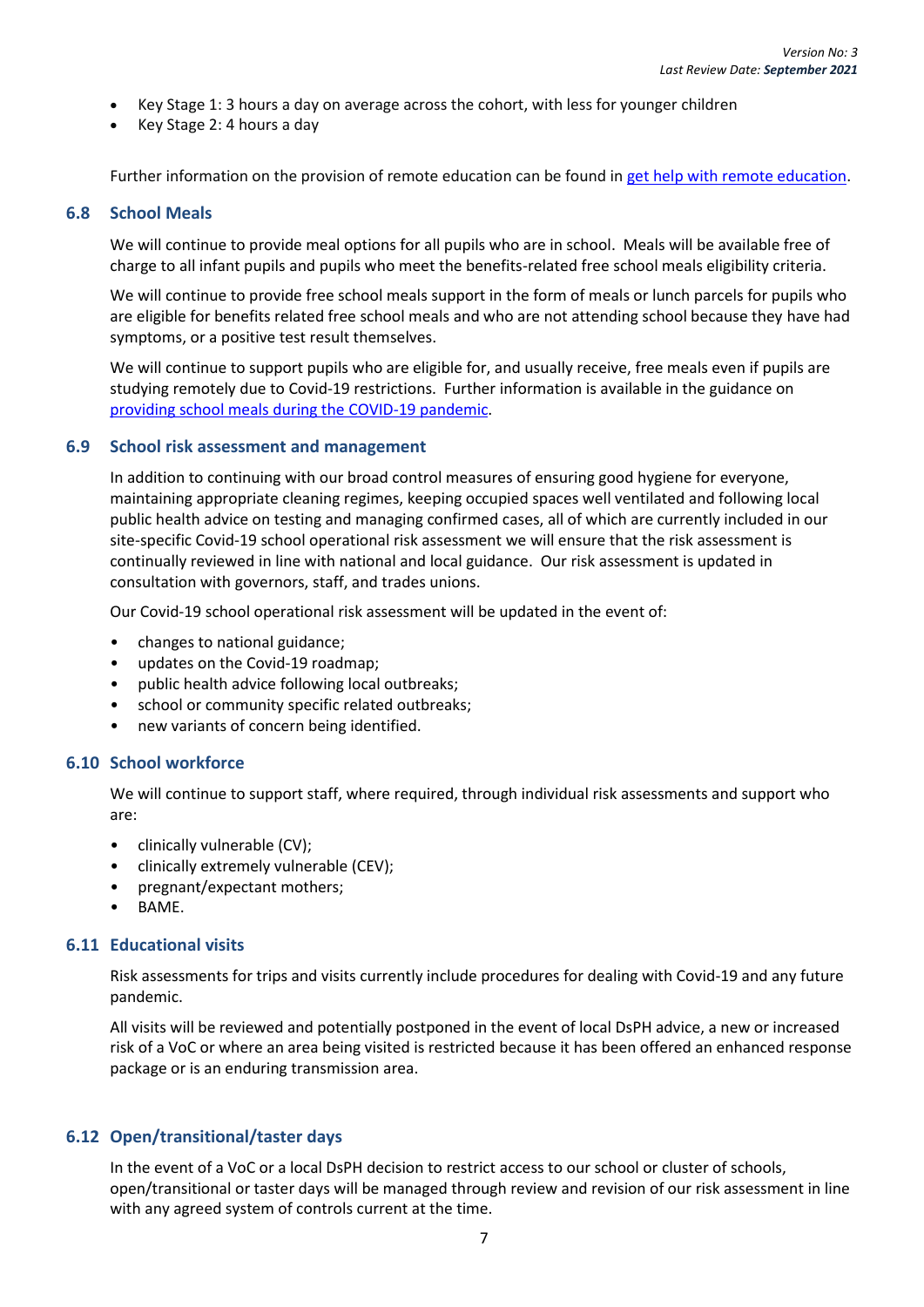Open/transitional or taster days will be reviewed and potentially postponed/cancelled. In the event of a cancellation or postponement, the Senior Leadership team will consider whether such events can take place remotely.

Where the days do go ahead, consideration may be given to the following:

- parents/carers may be asked to produce a negative Covid-19 test result before entry to the school building;
- separate entry and exit points to the school will be identified;
- numbers attending will be minimised;
- visitors may be asked to wear face coverings and regularly wash/sanitise hands.

#### **6.13 Parental attendance**

In the event of a VoC or local advice from the DsPH, parents/carers may be advised to limit their access to the school site and building as much as possible. It may be necessary to introduce a system where parents/carers and other visitors are permitted in school by invitation only and with a pre-arranged appointment. Additional control measures such as the wearing of a face covering and social distancing during meetings may also be introduced.

Wherever possible, we will reintroduce virtual meetings with parents/carers to reduce the risk of further transmission of any VoC.

#### **6.14 Performances and other events**

If the school is planning an indoor or outdoor face-to-face performance in front of a live audience, we will continue to follow the guidance o[n Events and attractions](https://www.gov.uk/guidance/working-safely-during-covid-19/events-and-attractions) which includes advice on performing arts. Additional measures may be required, and it may be necessary to cancel or postpone such events at short notice. Attendees will be advised of this as soon as possible should the situation arise.

Outdoor events are generally lower risk and may still take place with additional control measures in place and with the potential for reduced audience numbers.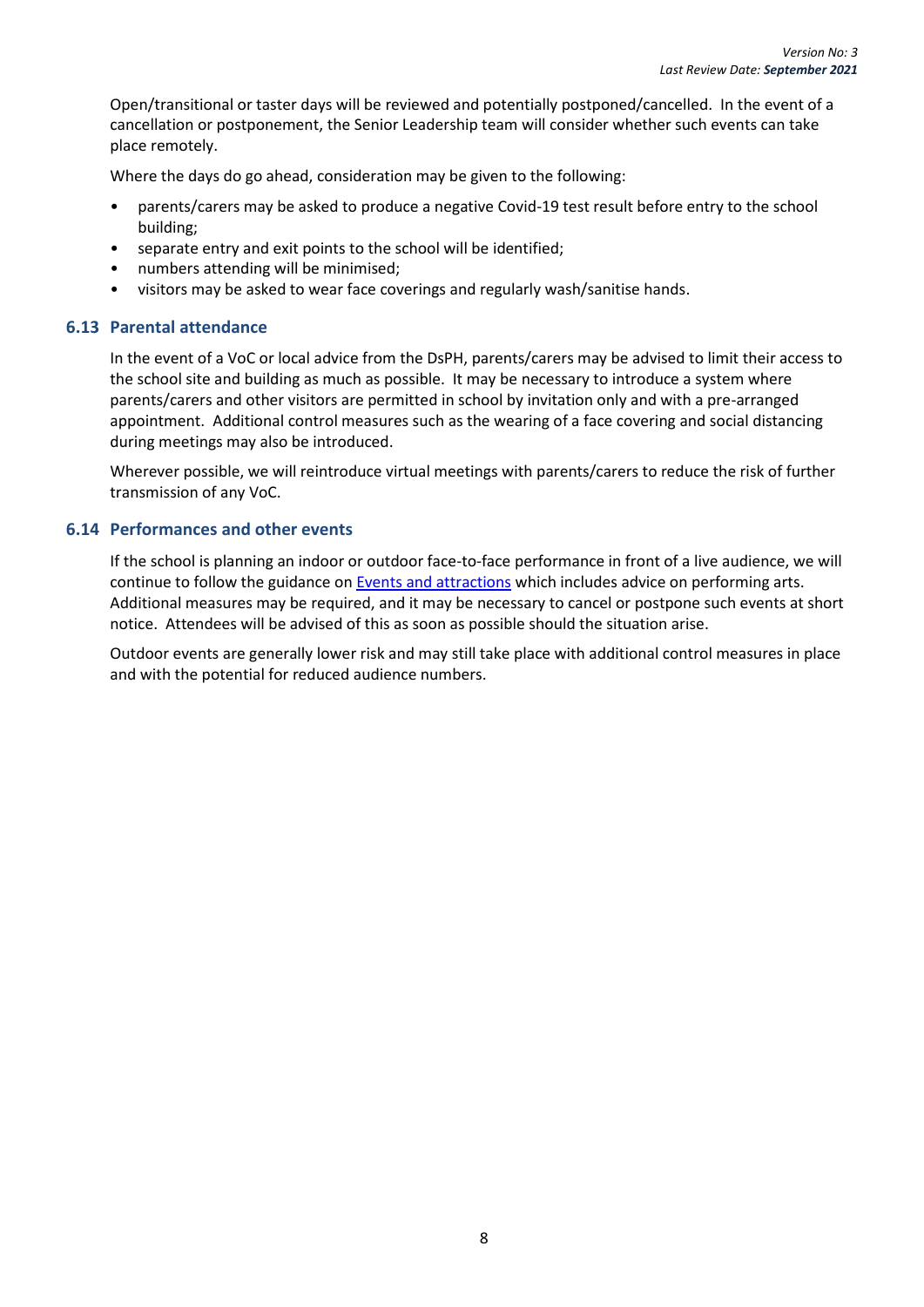# **Covid-19 Outbreak Management Plan – Sept. 2021 advice for parents and staff**

| When should my<br>child self-isolate<br>or miss school? |            | ٠<br>$\bullet$ | All children MUST attend school unless they are ill.<br>From 16 <sup>th</sup> August 2021, children under 18 (or double-vaccinated adults) do not<br>need to self-isolate or miss school if a member of their household or a contact,<br>has Covid. |
|---------------------------------------------------------|------------|----------------|-----------------------------------------------------------------------------------------------------------------------------------------------------------------------------------------------------------------------------------------------------|
|                                                         | <b>NO</b>  | $\bullet$      | Instead, they will need to book a PCR test but can continue coming to school so<br>long as they have no symptoms, and the test result is negative.                                                                                                  |
|                                                         |            |                | If your child develops Covid symptoms at home, they should stay at home and<br>should book a PCR test), NOT a Lateral Flow test.                                                                                                                    |
|                                                         |            | ٠              | If your child develops Covid symptoms at school, they will be sent home and<br>you should book them a PCR test.                                                                                                                                     |
|                                                         | <b>YES</b> | $\bullet$      | If your child tests positive for Covid, they will need to self-isolate. The rest of<br>the household does not need to self-isolate if they are under 18 or fully<br>vaccinated - but instead should book a PCR test.                                |

 $\Gamma$ 

| <b>Community</b><br><b>Covid Risk</b>                                                  | <b>Description</b>                                                                                                                                                                                                                                                                                      | <b>Actions</b>                                                                                                                                                                                                                                                                                                                                                                                                                                                                        |
|----------------------------------------------------------------------------------------|---------------------------------------------------------------------------------------------------------------------------------------------------------------------------------------------------------------------------------------------------------------------------------------------------------|---------------------------------------------------------------------------------------------------------------------------------------------------------------------------------------------------------------------------------------------------------------------------------------------------------------------------------------------------------------------------------------------------------------------------------------------------------------------------------------|
| $\mathbf{m}$<br><b>Low Community</b><br><b>Transmission. No</b><br><b>School Cases</b> | There have been no<br>cases of Covid within<br>school for 10 school<br>days.<br>Cases of Covid locally<br>are low and/ or stable.<br>Hospitalisation/Deaths<br>due to Covid nationally<br>are low.                                                                                                      | No Covid measures are necessary beyond:<br>Reminding children of good hand-hygiene.<br>Ensuring good ventilation encouraged where<br>practical.<br>Ensuring Children / Staff to stay at home if they<br>have Covid Symptoms (and to book a PCR test).<br>Staff will continue to test themselves using Lateral flow<br>tests until the end of September.                                                                                                                               |
| <b>Rapidly Rising</b><br><b>Community</b><br><b>Transmission</b>                       | No current Covid cases<br>have been recorded at<br>school, but<br>Cases of Covid are<br>rising rapidly in the<br>community causing<br>disruption to other<br>local schools.<br>Local Public Health<br>team/Public Health<br>England issue warnings<br>of expected local/<br>national infection<br>wave. | Ventilation of classrooms increased & hand-washing<br>supervised.<br>Large indoor public performance audience numbers<br>reduced or event postponed.<br>Staff-room capacity is reduced.<br>Whole-school assemblies are replaced with Key<br>Stage assemblies.<br>Clinically Vulnerable staff meet with Line-Managers<br>to review their individual risk assessment & discuss<br>additional protection (e.g. use of face coverings,<br>reduction in movement between classes/ groups). |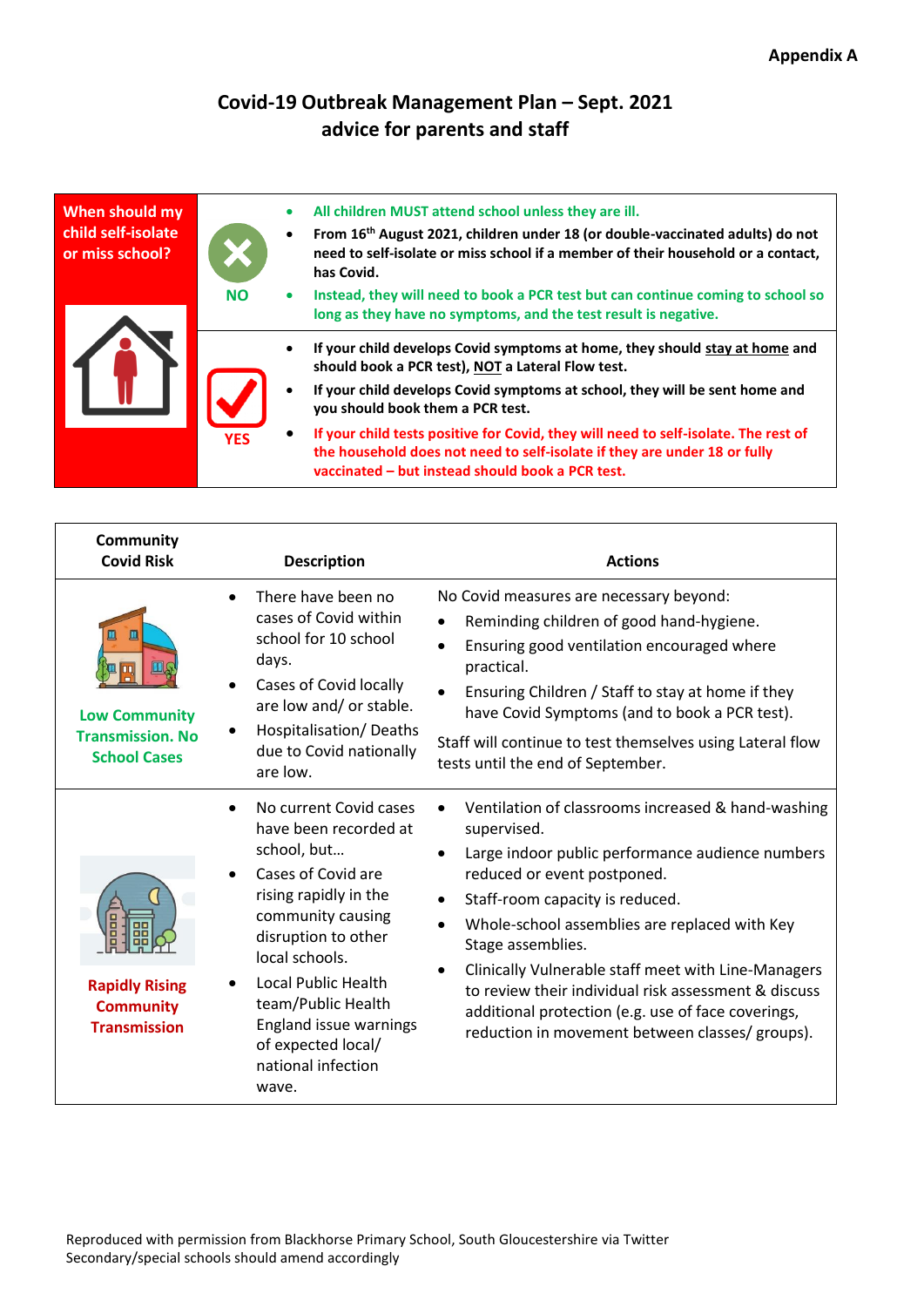| <b>Number of Cases:</b>                                                                                                                                                                     | <b>Description:</b>                                                                                                                                                                                                                               | <b>Actions:</b>                                                                                                                                                                                                                                                                                                                                                                                                                                                                                                                                                                                                                                                                                         |
|---------------------------------------------------------------------------------------------------------------------------------------------------------------------------------------------|---------------------------------------------------------------------------------------------------------------------------------------------------------------------------------------------------------------------------------------------------|---------------------------------------------------------------------------------------------------------------------------------------------------------------------------------------------------------------------------------------------------------------------------------------------------------------------------------------------------------------------------------------------------------------------------------------------------------------------------------------------------------------------------------------------------------------------------------------------------------------------------------------------------------------------------------------------------------|
| A single child tests<br><b>Positive</b>                                                                                                                                                     | A single child tests<br>$\bullet$<br>positive for Covid in a<br>class.<br>There are fewer than 5<br>cases who are<br>considered to have<br>mixed closely in the<br>year group.<br>No other groups are<br>affected.                                | The child self-isolates for 10 days. Remote learning<br>$\bullet$<br>will be provided if they are well enough to complete<br>it as outlined here. (This is a link to Blackhorse<br>Primary School Remote Learning Plan and should<br>link to your own version)<br>The parents of the child are contacted directly by<br>NHS Track and Trace to establish likely contacts.<br>Likely contacts will be contacted by NHS Track &<br>Trace and advised to book at PCR Test. The school<br>will contact parents to advise this if close contacts<br>are known.<br>Children do not need to miss school or self-isolate<br>whilst they wait for the result of the PCR test<br>unless they have Covid Symptoms. |
| 5 children or staff or<br>10% of the school<br>population who<br>have mixed closely<br>within a year group<br>or across the school<br>who test positive<br>within 10 days of<br>each other. | There have been 5<br>$\bullet$<br>cases or 10% of<br>children/staff with<br>Covid who are likely to<br>have mixed closely<br>within 10 days which<br>could mean that Covid<br>is spreading within our<br>school.                                  | As above for each positive case.<br>$\bullet$<br>The school will discuss the outbreak with the Public<br>Health team and agree strengthening protective<br>measures including:<br>Re-introducing staff face masks for corridors &<br>$\circ$<br>communal areas.<br>Adapting, Limiting or postponing indoor<br>$\circ$<br>sporting events, trips, open days and<br>performances.<br>Reverting to video-link Assemblies in<br>$\circ$<br>classrooms.<br>Reducing the number of classes staff work<br>$\circ$<br>across.<br>Resuming twice-weekly Staff Lateral flow<br>$\circ$<br>testing.                                                                                                                |
| <b>Covid cases continue</b><br>to increase rapidly<br>within a 10-day<br>period.                                                                                                            | Despite the measures<br>indicated above, Covid<br>cases within the school<br>continue to rise within<br>a 10 day period with<br>multiple classes and<br>staff affected,<br>suggesting that Covid is<br>spreading widely<br>throughout the school. | Incident Management Team meeting held between<br>the school and local Public Health team to agree<br>further measures, for a further 10 school days,<br>including:<br>Re-introducing class bubbles.<br>O<br>Reverting to class-based school lunches.<br>$\circ$<br>Limiting all non-essential visitors to school.<br>$\circ$<br>Postponing all non-essential events.<br>O<br>Re-introducing remote learning for individual<br>$\circ$<br>classes for 10 school days considered, as<br>outlined above.                                                                                                                                                                                                   |

**The school will inform parents of any changes to Covid-19 measures should these be needed.**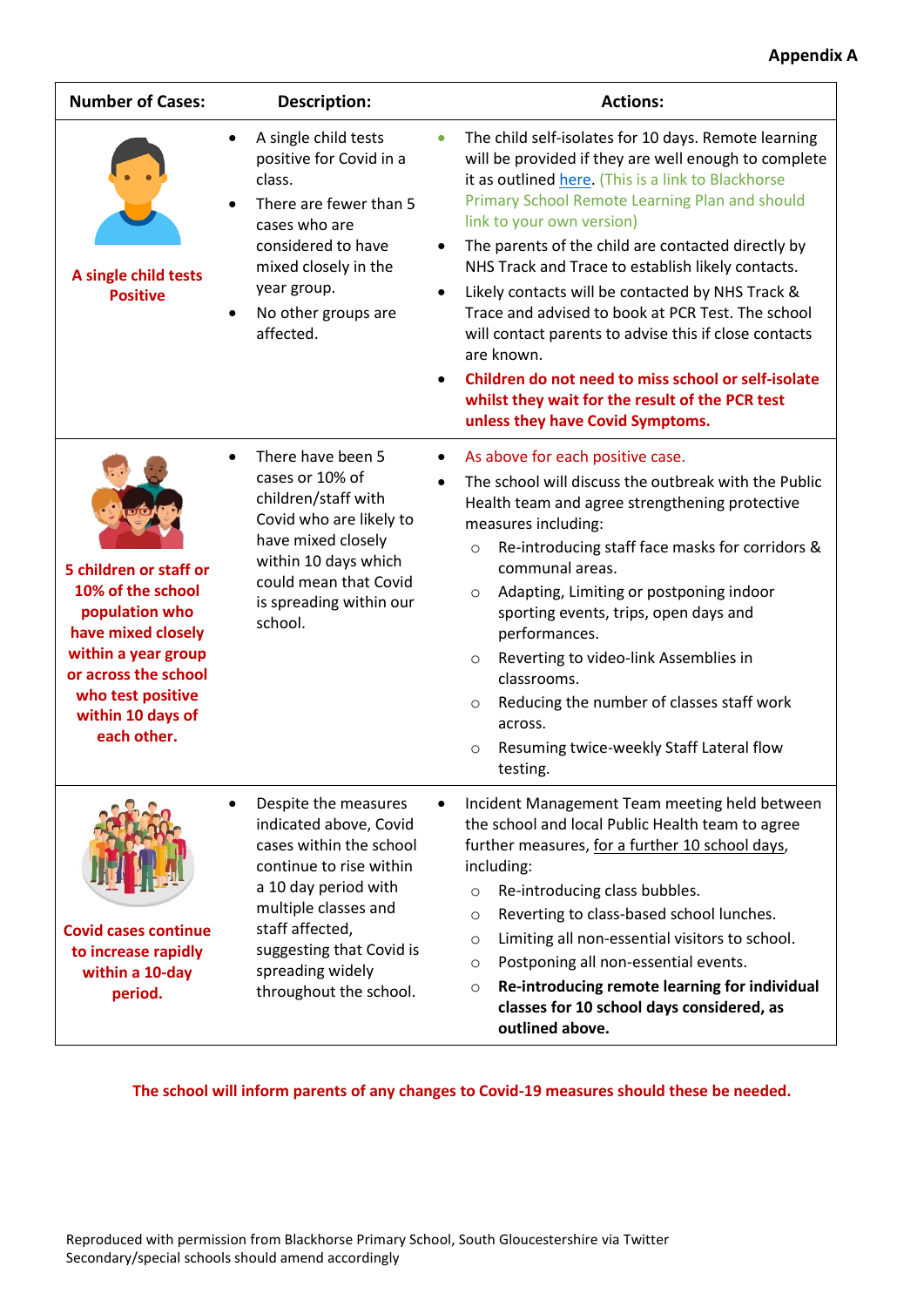#### **Cumbria County Council: Public Health Advice – actions to be considered when in-setting transmission is suspected**

## **ANY ADDITIONAL MEASURES INTRODUCED SHOULD BE REVIEWED AFTER 2 WEEKS OF BEING IMPLEMENTED AND STEPPED DOWN IF IN-SETTING TRANSMISSION HAS STOPPED**

| <b>Threshold Level</b>               | EARLY YEARS, PRIMARY, INFANT AND JUNIOR SCHOOLS                                                         | SECONDARY SCHOOLS AND COLLEGES                                                                                         |
|--------------------------------------|---------------------------------------------------------------------------------------------------------|------------------------------------------------------------------------------------------------------------------------|
|                                      | Actions to consider for affected groups / classes                                                       | Actions to consider for affected YEAR groups (or sub-groups of                                                         |
|                                      |                                                                                                         | year groups if close contact is restricted)                                                                            |
|                                      | ACTIONS CAN ONLY BE ADVISED (CANNOT BE MANDATED)                                                        | ACTIONS CAN ONLY BE ADVISED (CANNOT BE MANDATED                                                                        |
| <b>BASELINE</b>                      | <b>Watchful waiting</b>                                                                                 | <b>Watchful waiting</b>                                                                                                |
|                                      | Ensure routine control measures are in place e.g., hand washing,                                        | Ensure routine control measures are in place e.g., hand                                                                |
| Number of cases below the threshold  | ventilation, LFD testing for staff, excluding symptomatic                                               | washing, ventilation, LFD testing for staff, excluding symptomatic                                                     |
| for Level 1                          | individuals from the setting. Discuss with Education IPC team for                                       | individuals from the setting. Discuss with Education IPC team for                                                      |
|                                      | advice and support if necessary.                                                                        | advice and support if necessary.                                                                                       |
|                                      | Household contacts of positive cases<br>Siblings (aged 0-5) - no specific action but ask parent / carer | Household contacts of positive cases<br>Siblings (aged 11-18+6 months) of positive cases - learn /                     |
|                                      | to consider keeping sibling of positive case at home for 4                                              | work from home, then PCR test on day 3-5. Return to setting                                                            |
|                                      | days.                                                                                                   | if PCR negative (exempt if vaccinated or already testing                                                               |
|                                      | Siblings (aged 5-11) of positive cases - learn / work from                                              | positive via PCR is past 90 days)                                                                                      |
|                                      | home, then PCR test on day 3-5. Return to setting if PCR                                                | Staff and siblings aged 18+6 months and over who are                                                                   |
|                                      | negative (exempt if already testing positive via PCR in past 90                                         | household contacts of positive cases - ask to do a PCR test.                                                           |
|                                      | days)<br>Staff who are household contacts of positive cases - ask to                                    | If negative, attend setting but LFD test daily for 10 days<br>following onset of symptoms / positive test in household |
|                                      | do a PCR test. If negative, attend setting but LFD test daily for                                       | contact (exempt in already testing positive via PCR in past                                                            |
|                                      | 10 days following onset of symptoms / positive test in                                                  | 90 days)                                                                                                               |
|                                      | household contact (exempt if already testing positive via PCR                                           |                                                                                                                        |
|                                      | in past 90 days)                                                                                        |                                                                                                                        |
| <b>LEVEL 1</b>                       |                                                                                                         |                                                                                                                        |
|                                      | <b>Watchful waiting?</b>                                                                                | <b>Watchful waiting?</b>                                                                                               |
| Thresholds for educational / school  | If numbers are low - watchful waiting can be considered -                                               | If numbers are low - watchful waiting can be considered -                                                              |
| settings:                            | discussion between Education IPC team and setting. If agreed,                                           | discussion between Education IPC team and setting. If agreed,                                                          |
| Five children, pupils, students or   | ensure routine control measures are in place e.g., hand washing,                                        | ensure routine control measures are in place e.g., hand washing,                                                       |
| staff, who are likely to have mixed  | ventilation, LFD testing for staff, excluding symptomatic<br>individuals from the setting               | ventilation, LFD testing for staff, excluding symptomatic<br>individuals from the setting                              |
| closely, test positive for Covid-19  |                                                                                                         |                                                                                                                        |
| within a 10-day period               | <b>Face Coverings</b>                                                                                   | <b>Face Coverings</b>                                                                                                  |
| <b>Or</b>                            | Re-introduce for staff in communal areas                                                                | Reintroduce for staff AND PUPILS / STUDENTS in                                                                         |
| 10% of children, pupils, students or | Ask parents to wear at drop-off and pick-up times                                                       | communal areas                                                                                                         |
| staff who are likely to have mixed   | Strengthened system of controls (see checklist - Annex 1) -                                             | Strengthened system of controls (see checklist - Annex 2) -<br>including:                                              |
| closely, test positive for Covid-19  | including:                                                                                              |                                                                                                                        |
| within a 10-day period.              | Increased cleaning                                                                                      | Increased cleaning<br>Increased ventilation                                                                            |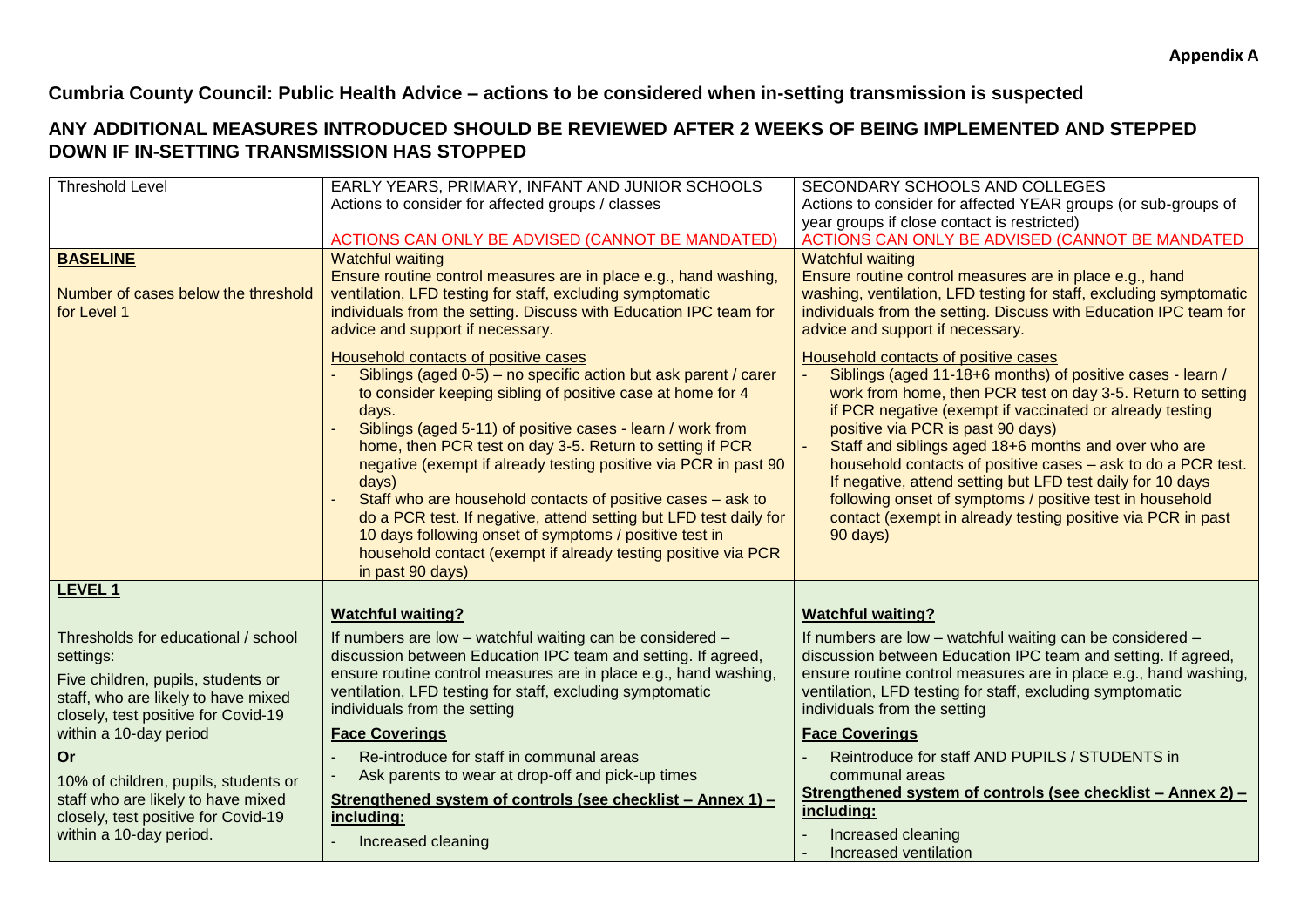#### **Appendix A**

| Settings that operate with 20 or fewer<br>children, pupils, students and staff at<br>any one time: 2 children, pupils,<br>students or staff, who are likely to<br>have mixed closely, test positive for<br>Covid-19 within a 10-day period.                                                                                                                                                                                                                                                                                                                 | Increased ventilation<br>Implement testing recommendations<br>Review risk assessments for clinically extremely vulnerable<br>and pregnant staff<br><b>Strengthened communications</b><br>Warn and inform letter to all parents (template available from<br>EIPC Team)                                                                                          | Implement testing recommendations<br>Review risk assessments for clinically extremely vulnerable<br>and pregnant staff<br><b>Strengthened communications</b><br>Warn and inform letter to all parents (template available from<br>EIPC team)                                                                                                                                                                                                                                                                                                                                                                                                                                                                                                                                                                                                          |
|-------------------------------------------------------------------------------------------------------------------------------------------------------------------------------------------------------------------------------------------------------------------------------------------------------------------------------------------------------------------------------------------------------------------------------------------------------------------------------------------------------------------------------------------------------------|----------------------------------------------------------------------------------------------------------------------------------------------------------------------------------------------------------------------------------------------------------------------------------------------------------------------------------------------------------------|-------------------------------------------------------------------------------------------------------------------------------------------------------------------------------------------------------------------------------------------------------------------------------------------------------------------------------------------------------------------------------------------------------------------------------------------------------------------------------------------------------------------------------------------------------------------------------------------------------------------------------------------------------------------------------------------------------------------------------------------------------------------------------------------------------------------------------------------------------|
| <b>LEVEL 2 (step-up from level 1)</b><br>Thresholds for educational / school                                                                                                                                                                                                                                                                                                                                                                                                                                                                                | In addition to LEVEL 1 actions:                                                                                                                                                                                                                                                                                                                                | In addition to LEVEL 1 actions:                                                                                                                                                                                                                                                                                                                                                                                                                                                                                                                                                                                                                                                                                                                                                                                                                       |
| settings:<br>Ten children, pupils, students or<br>staff, who are likely to have mixed<br>closely, test positive for Covid-19<br>within a 10-day period<br>Or<br>20% of children, pupils, students or<br>staff who are likely to have mixed<br>closely, test positive for Covid-19<br>within a 10-day period.<br>Settings that operate with 20 or fewer<br>children, pupils, students and staff at<br>any one time: 4 children, pupils,<br>students or staff, who are likely to<br>have mixed closely, test positive for<br>Covid-19 within a 10-day period. | <b>Contact Tracing</b><br>Introducing contact tracing within the setting, with close<br>contacts strongly advised to seek PCR test.<br>Re-introduce previous measures that restricted close contact<br>between groups of children (formally known as 'bubble'<br>arrangements).<br>Specifically indoors (no need to introduce bubble<br>arrangements outdoors) | <b>Face Coverings</b><br>Consider re-introducing face-coverings for STAFF and<br>PUPILS / STUDENTS in classrooms as well as communal<br>indoor areas<br><b>Onsite LFD Testing</b><br>Consider re-instating on-site rapid LFD testing for affected<br>year groups. There are different ways to do this, so speak to<br>the EIPC Team for further advice.<br>Re-introducing designated seating plans and restricted<br>mixing of groups<br>Reintroduce designated seating plans to aid contact tracing,<br>and<br>Consider reintroducing (where practical to do so) measures<br>that limit mixing between different year groups.<br><b>Contact Tracing</b><br>Where seating plans have been reintroduced, pupils<br>/students known to have sat within 2 metres of a positive<br>case within a lesson should be strongly advised to seek a<br>PCR test. |
| LEVEL 3 (step-up from level 2)                                                                                                                                                                                                                                                                                                                                                                                                                                                                                                                              | In addition to LEVEL 2 actions:                                                                                                                                                                                                                                                                                                                                | In addition to LEVEL 2 actions:                                                                                                                                                                                                                                                                                                                                                                                                                                                                                                                                                                                                                                                                                                                                                                                                                       |
| Thresholds for educational / school<br>settings:<br>Twenty children, pupils, students or<br>staff, who are likely to have mixed<br>closely, test positive for Covid-19<br>within a 10-day period<br>Or                                                                                                                                                                                                                                                                                                                                                      | <b>Attendance restrictions*</b><br>Affected class or group to move to home learning for as short<br>a period of time as possible, but with on-site provision<br>remaining for vulnerable children and key worker children.                                                                                                                                     | <b>Attendance restrictions*</b><br>Affected group to move to home learning for as short a<br>period of time as possible, but with on-site provision<br>remaining for vulnerable children and key worker children.                                                                                                                                                                                                                                                                                                                                                                                                                                                                                                                                                                                                                                     |
| 40% of children, pupils, students or<br>staff who are likely to have mixed                                                                                                                                                                                                                                                                                                                                                                                                                                                                                  |                                                                                                                                                                                                                                                                                                                                                                |                                                                                                                                                                                                                                                                                                                                                                                                                                                                                                                                                                                                                                                                                                                                                                                                                                                       |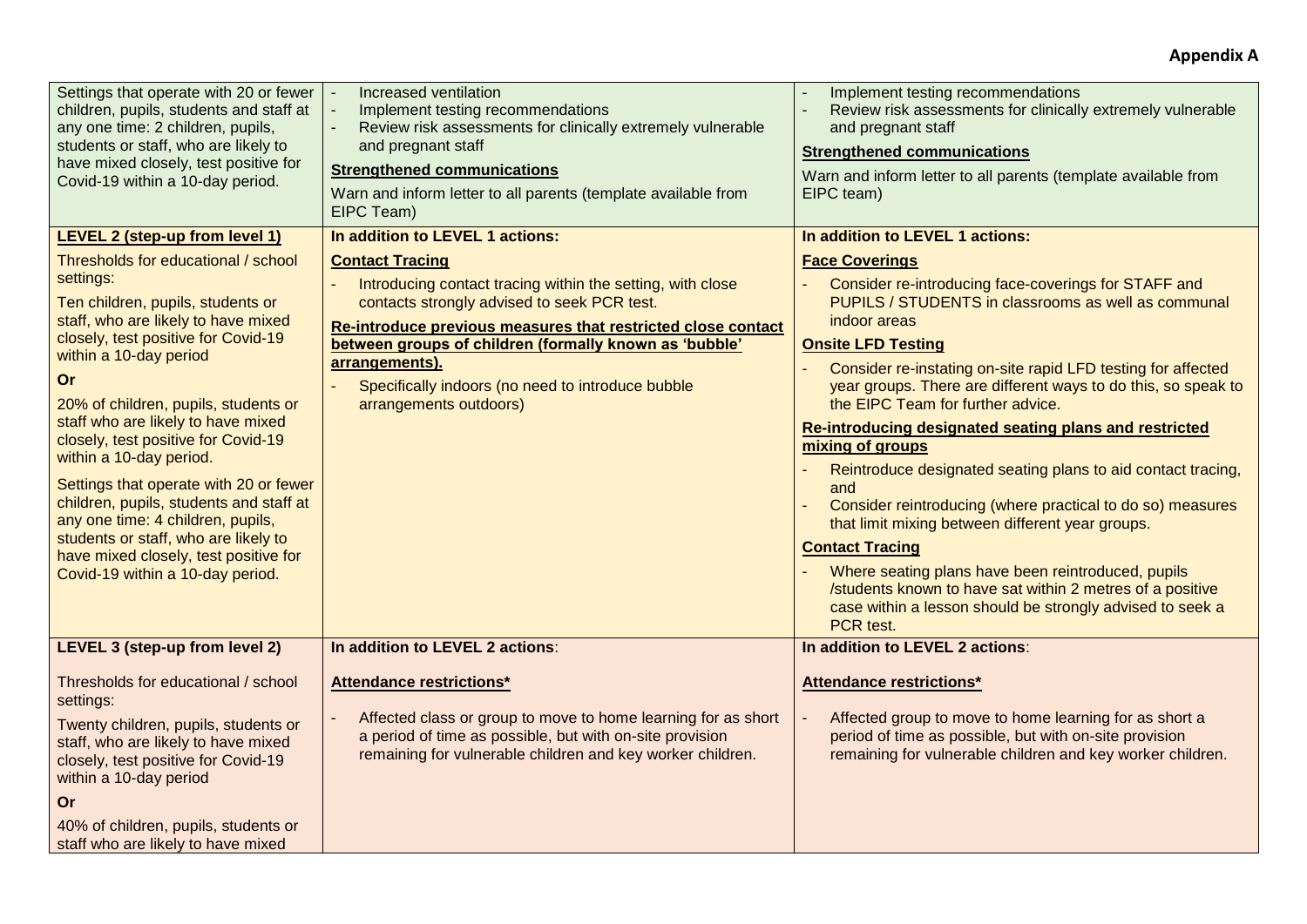| closely, test positive for Covid-19<br>within a 10-day period.                                                                                                                                                                              |  |
|---------------------------------------------------------------------------------------------------------------------------------------------------------------------------------------------------------------------------------------------|--|
| Settings that operate with 20 or fewer<br>children, pupils, students and staff at<br>any one time: 8 children, pupils,<br>students or staff, who are likely to<br>have mixed closely, test positive for<br>Covid-19 within a 10-day period. |  |

\*Attendance restrictions

- High quality face-to-face education remains a government priority.
- Attendance restrictions should *only* ever be considered as a short-term measure and as a last resort:
	- for individual settings, on public health advice in extreme cases where other recommended measures have not broken chains of in-setting transmission; or
	- across an area, on government advice in order to supress or manage a dangerous variant and to prevent unsustainable pressure on the NHS.

*Note: Remote learning should be considered for effected cohorts only for defined periods.*

**Questions? Contact the Education IPC team at Cumbria County Council via email: [EducationIPC@cumbria.gov.uk](mailto:EducationIPC@cumbria.gov.uk)**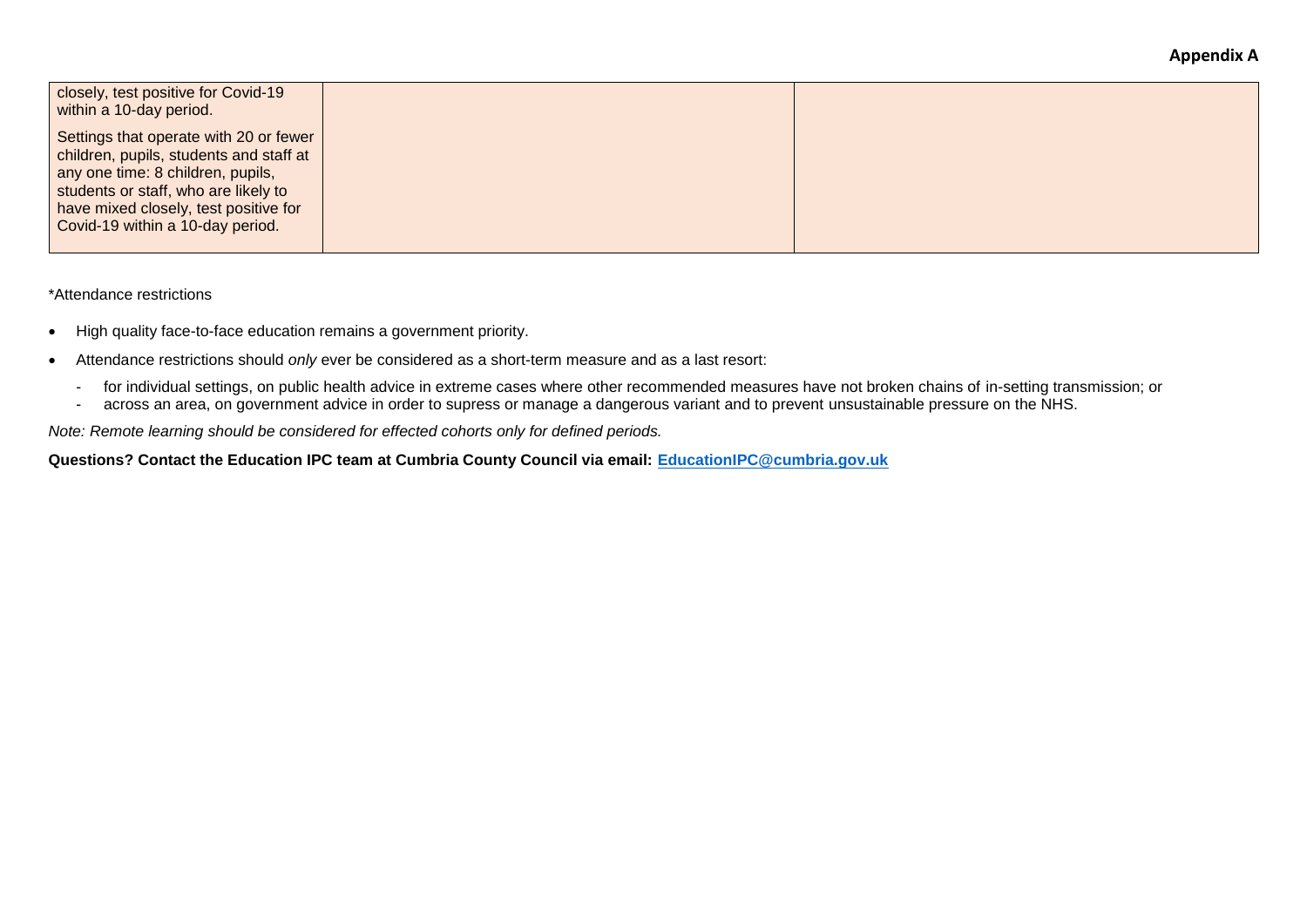#### **Annex 1 – Level 1 Checklist for Early Years settings and Infant, Junior and Primary Schools**

#### **Cleaning:**

- Increase frequency of cleaning of high-touch areas
- Ensure any learning equipment is regularly wiped down and where possible allocate dedicated resources to each child (e.g., IPads, books, stationary)
- Early years suspend water play and discard used water and any play-doh-type materials

#### **Hand and Respiratory Hygiene**

- Encourage all staff and children to wash their hands more often for at least 20 seconds
- Staff should wear PPE if providing direct care to a child with symptoms of Covid-19 who is waiting to be collected
- Have tissues available in every room and dispose of used tissues immediately in a bin
- Encourage children and staff to cough and sneeze into their elbows
- Be aware! Hand sanitiser does not kill norovirus, so if you also have cases of vomiting or diarrhoea in your setting, please encourage hand washing (rather than hand sanitiser) where possible
- Early years ensure hands are washed thoroughly before and after providing direct care, such as nappy changing and handling food / preparing bottles

#### **Face coverings:**

- Staff should wear a face covering in communal areas of the building, including in staff rooms and staff meetings
- Encourage parents and carers to wear a face covering at drop off and pick up times
- Vulnerable members of staff? Clinically extremely vulnerable staff, pregnant staff and unvaccinated staff discuss if face coverings wish to be worn in classroom / playrooms

#### **Ventilation:**

- Keep windows open to allow fresh air to circulate where possible. In warmer weather, keep windows fully open. In colder weather, keep windows partially open where you can. If it is too cold to keep the windows open, try and move staff and children to another room every couple of hours, so the windows can be opened regularly, and the air refreshed. Do not prop open fire doors.
- Let parents know that the rooms may be cooler than normal and ask them to ensure children and staff bring warm clothes with them.
- Where reasonable, maximise the time spent outdoors or in better ventilated parts of the building (avoid long periods of time in small, hot, stuffy rooms).
- Avoid / minimise activities indoors that encourage singing, playing wind instruments, shouting or intense exercise these activities increase the risk of aerosol transmission

#### **Testing:**

- Any staff identified as close contacts of a positive case should get a PCR test (they can continue to attend work whilst waiting for the test / test result as long as they don't have symptoms)
- All staff should be encouraged to self-test with a lateral flow device twice a week. Staff identified as close contacts of household positive cases should self-test every day for the 10 days following the first positive test in a household member
- Adult household members of the children attending your setting should be encouraged to self-test twice a week
- Siblings (aged 0-5) no specific action but ask parent / carer to consider keeping sibling of positive case at home for 4 days.
- Siblings (aged 5-11) of positive cases learn / work from home, then PCR test on day 3-5. Return to setting if PCR negative (exempt if already testing positive via PCR in past 90 days)
- Staff who are household contacts of positive cases ask to do a PCR test. If negative, attend setting but LFD test daily for 10 days following onset of symptoms / positive test in household contact (exempt if already testing positive via PCR in past 90 days)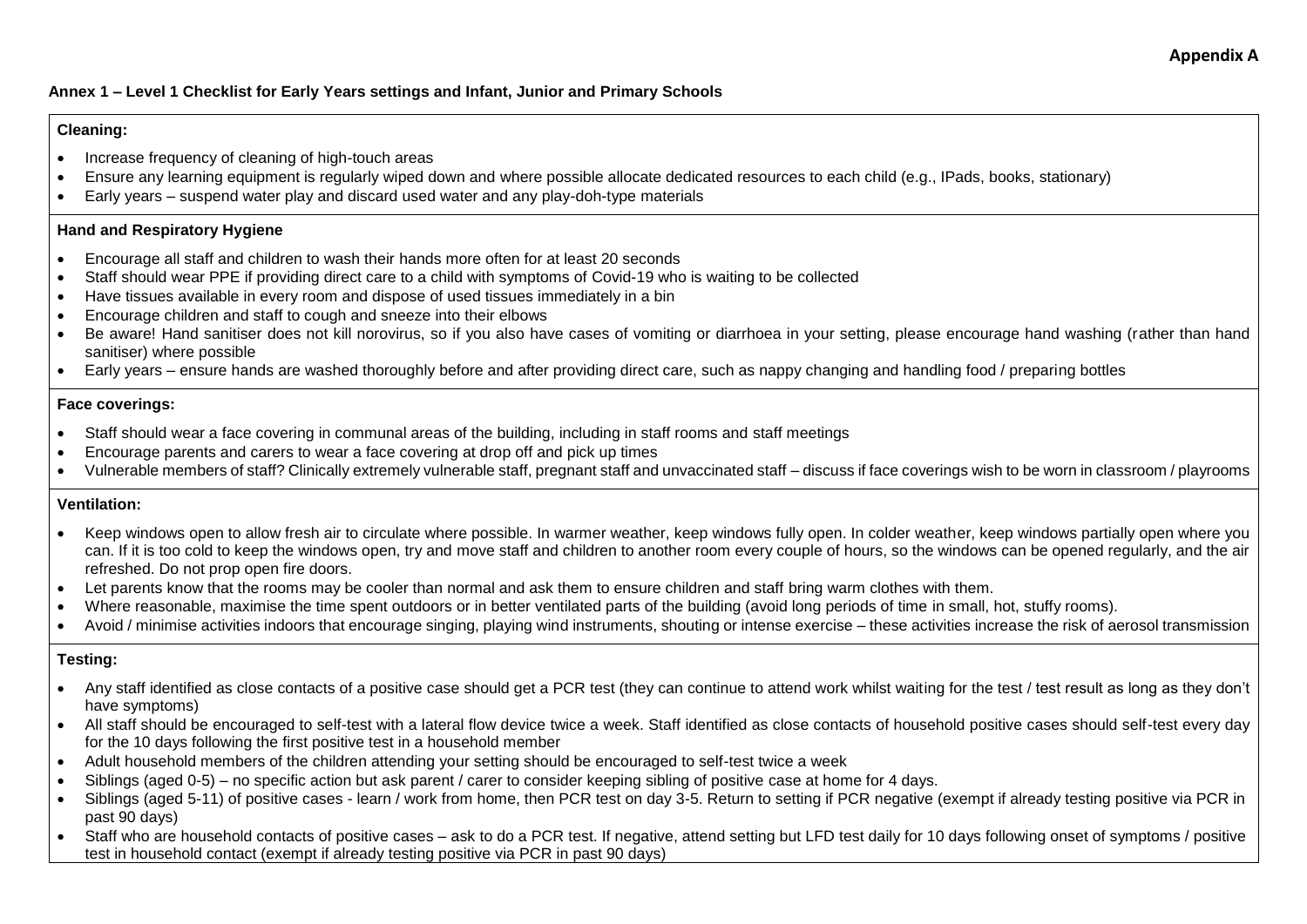- Household contacts of positive cases ONLY: If in the setting advise that in addition to the 3 main symptoms of Covid-19, advise any staff or children identified as close contacts of household cases to get a PCR test if they develop any of the following symptoms during the 10 days following last exposure to the positive case
	- o vomiting, diarrhoea or loss of appetite
	- o severe headache
	- o extreme tiredness
	- o aching joints and muscles
	- o sore throat and other 'heavy cold-like' symptoms

(Please note, we only advise testing for these wider symptoms if a person is a known close contact in a class /group where there have been multiple cases)

#### **Reducing close contact between people in your setting / outside of your setting**

- Limit the mixing of affected groups / classes with other groups of children in your setting where possible
- You should exclude affected classes / groups from any gatherings that encourage close mixing with other classes / groups e.g., collective worship, assemblies, performances (unless they can be carried out outdoors)
- Try and cohort staff with specific groups of children (e.g., if you have a TA who works in the class affected by positive cases, consider standing them down from supporting dinner break with other classes of children (or if you cannot avoid mixing, consider ways you can reduce risk e.g., improved ventilation, staff member wearing a face covering, maintaining 2 metres distance, daily LFD testing).
- Any planned trips, transition visits, open days or non-essential activities that bring visitors into the setting should be risk assessed and postponed if there is a chance that the activity could encourage further transmission of Covid-19
- Let key workers know if the child they are visiting is a known close contact (or is in a class which currently has multiple cases of Covid-19)
- Parents testing positive have a legal obligation to isolate when told to do so by NHS Test & Trace they should not leave home to bring their children to school

#### **Clinically extremely vulnerable staff / pregnant staff**

• If you have staff who are identified as being clinically extremely vulnerable or pregnant who work in any of the rooms / with groups affected by multiple positive cases, please ensure you discuss any possible risks with them and review any individual risk assessments you have in place for that staff member. Consider any additional measures to protect them e.g., can they wear a face covering whilst in the setting? Can they temporarily switch roles so they can maintain 2 metres distance from others more easily?

#### **Transport**

• If you have children travelling on school transport who are close contacts in a class / group affected by multiple positive cases, consider letting your transport operator know – they can take extra precautions like ensuring buses are well ventilated. They may also have vulnerable staff they need to review risk assessments for.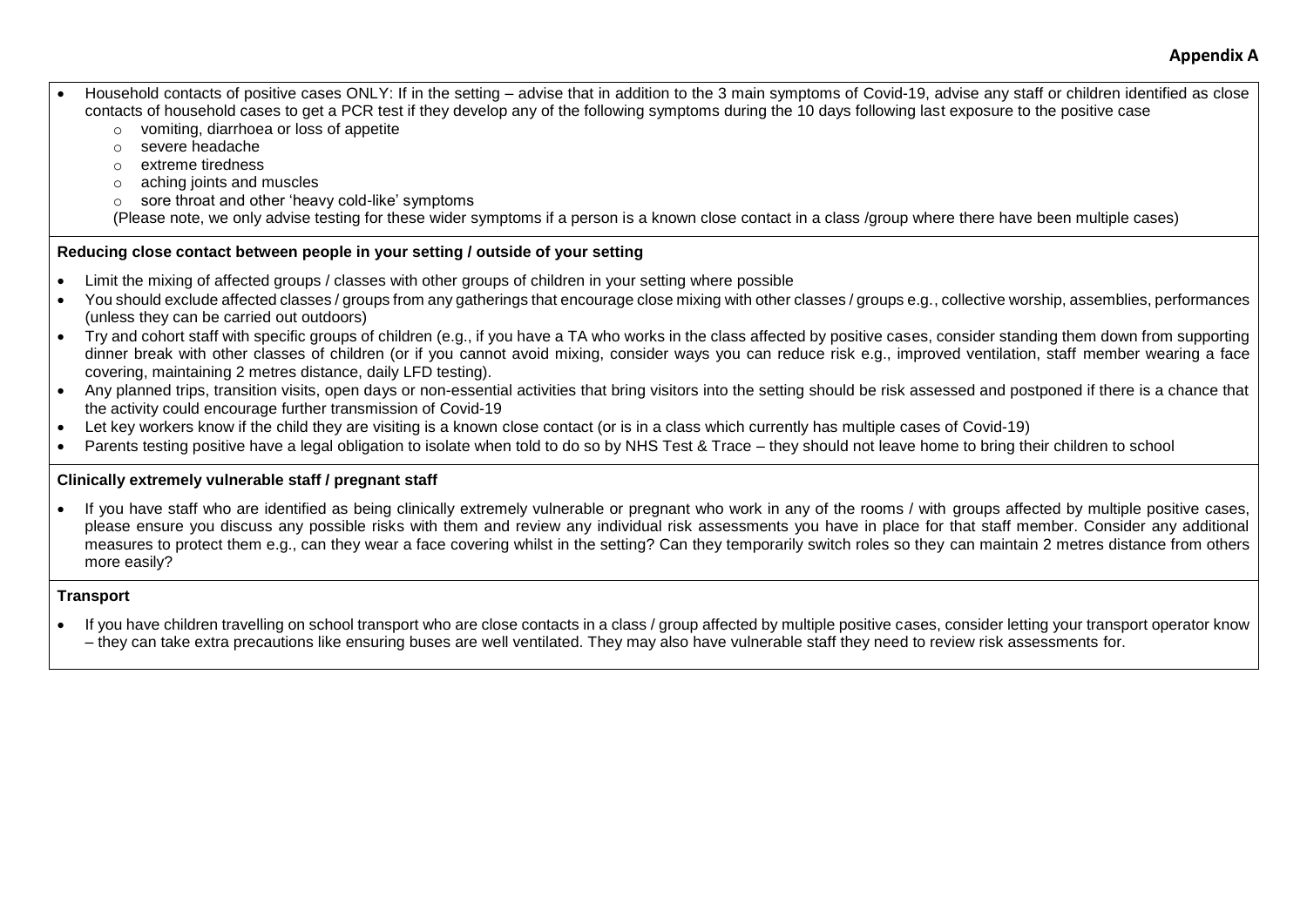#### **Annex 2 – Level 1 Checklist for Secondary Schools and Colleges**

#### **Cleaning:**

- Increase cleaning of frequently touched areas, such as doors, handrails and bathrooms
- Increase cleaning of any shared equipment, such as sports, science and music equipment
- Consider wiping down desks and chairs after use by pupils / students in the affected classes (if other groups of children / young people use the same room)

#### **Hand and Respiratory Hygiene**

- Encourage all staff and pupils / students to wash their hands more often for at least 20 seconds, and especially after using the toilet, before eating or preparing food, and after using shared equipment
- Have tissues available in every room and dispose of used tissues immediately in a bin
- Encourage pupils / students and staff to cough and sneeze into their elbows
- Be aware! Hand sanitiser does not kill norovirus, so if you also have cases of vomiting or diarrhoea in your setting, please encourage hand washing (rather than hand sanitiser) where possible

#### **Face coverings:**

• Encourage staff and pupils / students to wear a face covering in indoor communal areas outside of the classroom, such as corridors

#### **Ventilation:**

- Keep windows open to allow fresh air to circulate where possible. In warmer weather, keep windows fully open. In colder weather, keep windows partially open where you can. If it is too cold to keep the windows open, try and move staff and children / young people to another room every couple of hours, so the windows can be opened regularly, and the air refreshed. Do not prop open fire doors
- Let parents and pupils / students know that the rooms may be cooler than normal and ensure pupils and staff bring warm clothes with them
- Where reasonable, maximise the time spent outdoors or in better ventilated parts of the building (avoid long periods of time in small, hot, stuffy rooms)
- Encourage pupils / students to socialise outdoors during break times
- Hold classes outdoors where it is practical to do so (e.g., physical education)

#### **Testing:**

- All staff and pupils should be encouraged to self-test with a lateral flow device twice a week (unless they have tested positive via PCR test within the past 90 days). If enough tests are available, we recommend staff identified as close contacts self-test every day for the 10 days following their last exposure to a positive case
- An on-site Lateral Flow testing asymptomatic testing site (ATS) should be available to test pupils who are unable to test themselves at home
- Any staff identified as close contacts of a non-household positive case should get a PCR test (they can continue to attend work whilst waiting for the test / test result as long as they don't have symptoms)
- Adult household members of the pupils attending your setting should be encouraged to self-test twice a week with lateral flow devices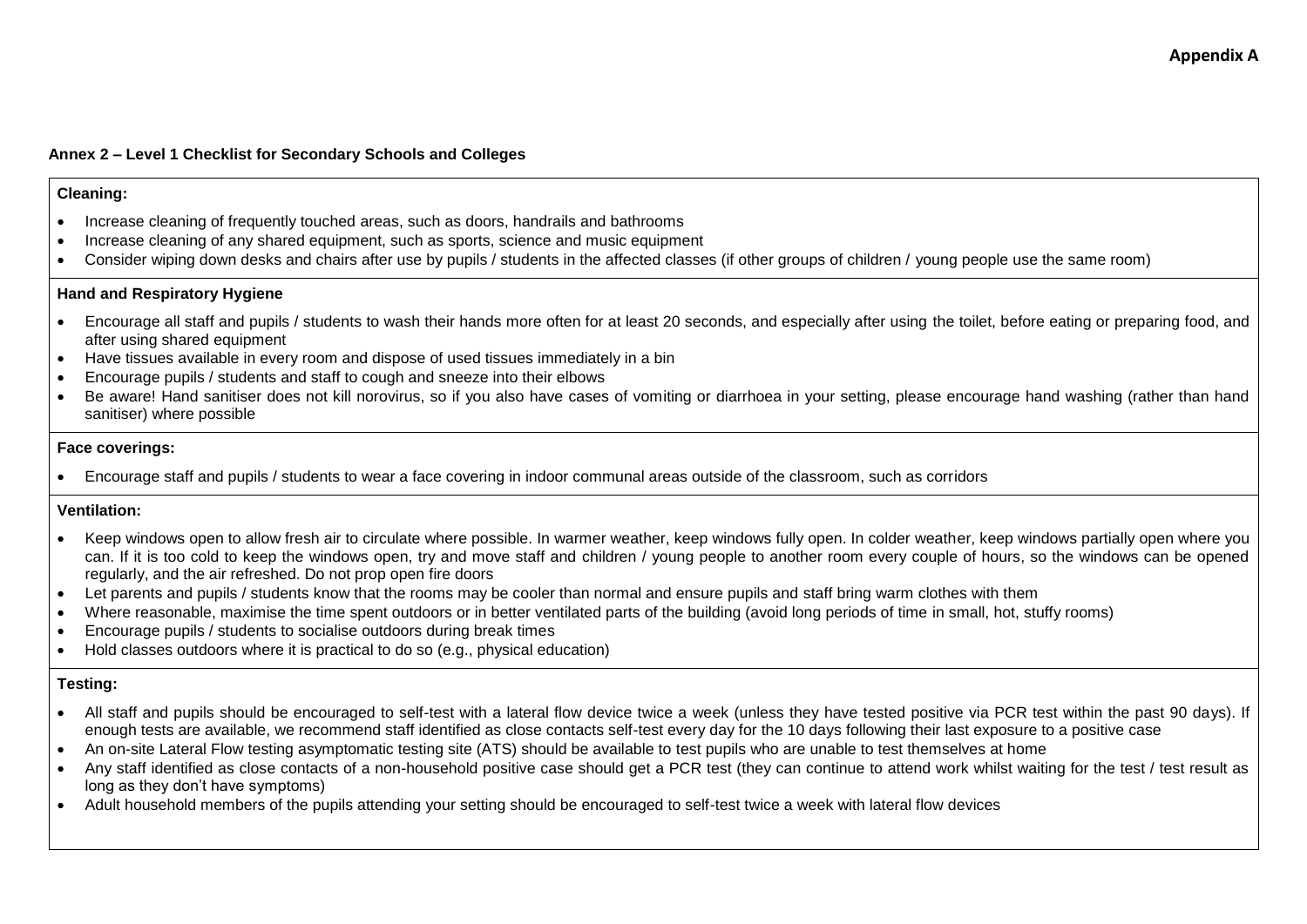**Appendix A**

• Household contacts of positive cases

- o Siblings (aged 11-18+6 months) of positive cases learn / work from home, then PCR test on day 3-5. Return to setting if PCR negative (exempt if vaccinated or already testing positive via PCR is past 90 days)
- o Staff and siblings aged 18+6 months and over who are household contacts of positive cases ask to do a PCR test. If negative, attend setting but LFD test daily for 10 days following onset of symptoms / positive test in household contact (exempt in already testing positive via PCR in past 90 days)
- Household close contacts ONLY: In addition to the 3 main symptoms of Covid-19, advise any staff or pupils identified as close contacts of a positive case to get a PCR test if they develop any of the following symptoms during the 10 days following last exposure to the positive case
	- $\circ$  vomiting, diarrhoea or loss of appetite
	- o severe headache
	- o extreme tiredness
	- o aching joints and muscles
	- o sore throat and other 'heavy cold-like' symptoms

(Please note, we only advise testing for these wider symptoms if a person is a known close contact of a positive case and the positive case is linked to an outbreak in the setting)

#### **Reducing close contact between people in your setting / outside of your setting**

- During an outbreak, consider postponing large gatherings such as assemblies, or holding a separate assembly for classes / groups affected by the outbreak
- If you have multiple sites, staff working at a setting affected by an outbreak should not work across different sites at the same time
- Anv planned trips, transition visits, open days or non-essential activities that bring visitors into the setting should be risk assessed and postponed if there is a chance that the activity could encourage further transmission of Covid-19.
- Let key workers know if the child they are visiting is a known close contact (or is in a class which currently has multiple cases of Covid-19)
- Parents testing positive have a legal obligation to isolate when told to do so by NHS Test & Trace they should not leave home to bring their children to school / college

#### **Clinically extremely vulnerable staff / pregnant staff**

• If you have staff who are identified as being clinically extremely vulnerable or pregnant who work in any of the rooms / with groups affected by the outbreak, please ensure you discuss any possible risks with them and review any individual risk assessments you have in place for that staff member. Consider any additional measures to protect them e.g., can they wear a face covering whilst in the setting? Can they temporarily switch roles so they can maintain 2 metres distance from others more easily?

#### **Transport**

• If pupils / students identified as close contacts use school transport, inform the transport operator. This will allow the driver to decide whether to take extra precautions, including PPE and improved ventilation.